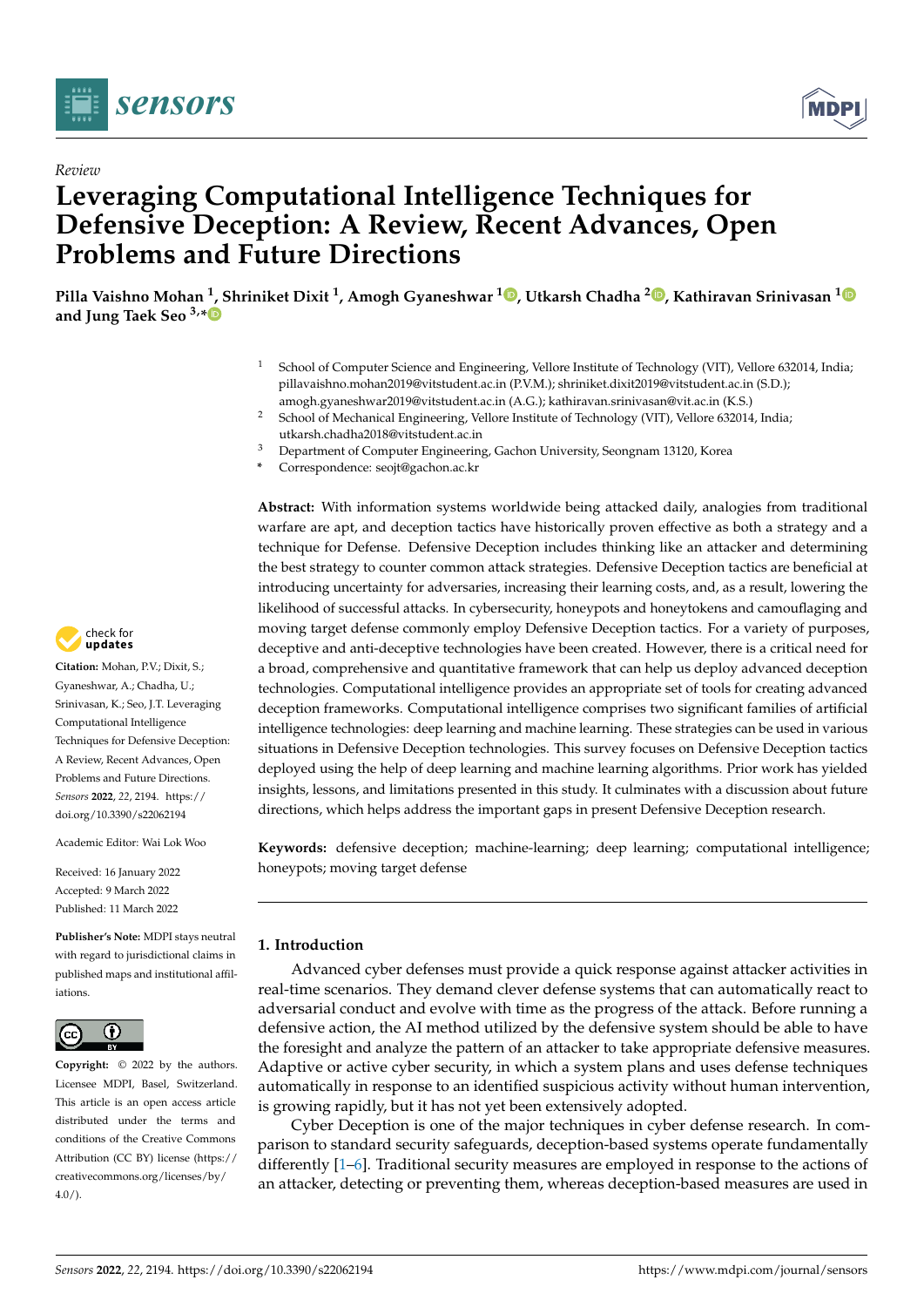anticipation of such actions, manipulating attackers' perceptions and thus inducing adversaries to take decisions that are advantageous to systems which the adversary is targeting.

Deception is especially significant in military-style attacks that are time sensitive, such as those carried out by cyber terrorists, where simply postponing the attack with the help of deceptions could be crucial until a permanent defense is developed [7]. Both insider and outsider attacks can be prevented using Deception. These days machine learning has emerged as an effective technology that provides us with a wide range of applications ranging from recognition of patterns, image identification, image, and video processing, making predictions, virus or malware detection, autonomous driving, and other application scenarios [8–39]. The advantages of machine learning algorithms can be extended for deploying Defensive Deception frameworks [40–89]. Deception has been employed in honeypots, which are legal traps and honeynets (honeypot networks), as a defensive tool for information systems to keep attackers occupied [90–123]. Honeypots are systems that exist solely to promote attacks in order to collect data. Interconnected honeypot networks are known as honeynets. Some honeypots employ deceptions such as phony files to entice attackers to stay away from actual resources for a while. Moving target defense, a type of deception technology, makes an attacker's work more difficult by adding unpredictability to the attack area and changing information quickly. By incorporating falsehoods and obscuring real facts, Deception can add a new level of ambiguity. It can immensely affect the decision-making of an attacker, forcing them to squander time and effort.

Furthermore, a defense can utilize cyber Deception to give the attacker the wrong impression. This erroneous notion can generate ripple effects throughout the cyber death chain, disrupting several attacks over time. There are two major promising paths for developing Defensive Deception tactics in this literature. First, attacker and defender strategies have been commonly described using machine learning, with the defender employing Defensive Deception strategies to confuse or mislead attackers into choosing suboptimal or inferior strategies. Second, this article discusses deep learning-based Defensive Deception approaches implemented in recent cyber security advancements. The article then progresses with various taxonomies used in Deception and their description. Finally, the article concludes with future research directions and solutions for the same.

### *1.1. Contribution of this Survey*

Our contribution can be summarized as follows:

- This is the first survey that briefly discusses the application of various Machine learning and deep learning methods in the implementation of Defensive Deception and its technologies.
- Discussion on new techniques in Defensive Deception such as Genetic Algorithms, Multi (Intelligent) Agents, DBN, SOM, etc., along with the traditional Computational Intelligence techniques such as KNN, Random Forest, ANN, DNN, etc.
- Detailed tabular summary of works on Machine Learning and Deep Learning Techniques in Defensive Deception are included. The summary provides the model, key contributions, and limitations for the same.
- A brief description of various methods to implement Defensive Deception has been provided. This includes Perturbation, Moving Target Defense, Obfuscation, Mixing, Honey-x, and Attacker Engagement.
- Classification of several deception categories and commonly used datasets have been mentioned.
- Finally, the paper describes various open challenges present in Defensive Deception and future research directions for further improvements in this field.

Table 1 presents the current review articles of the CI-enabled techniques in defensive deception.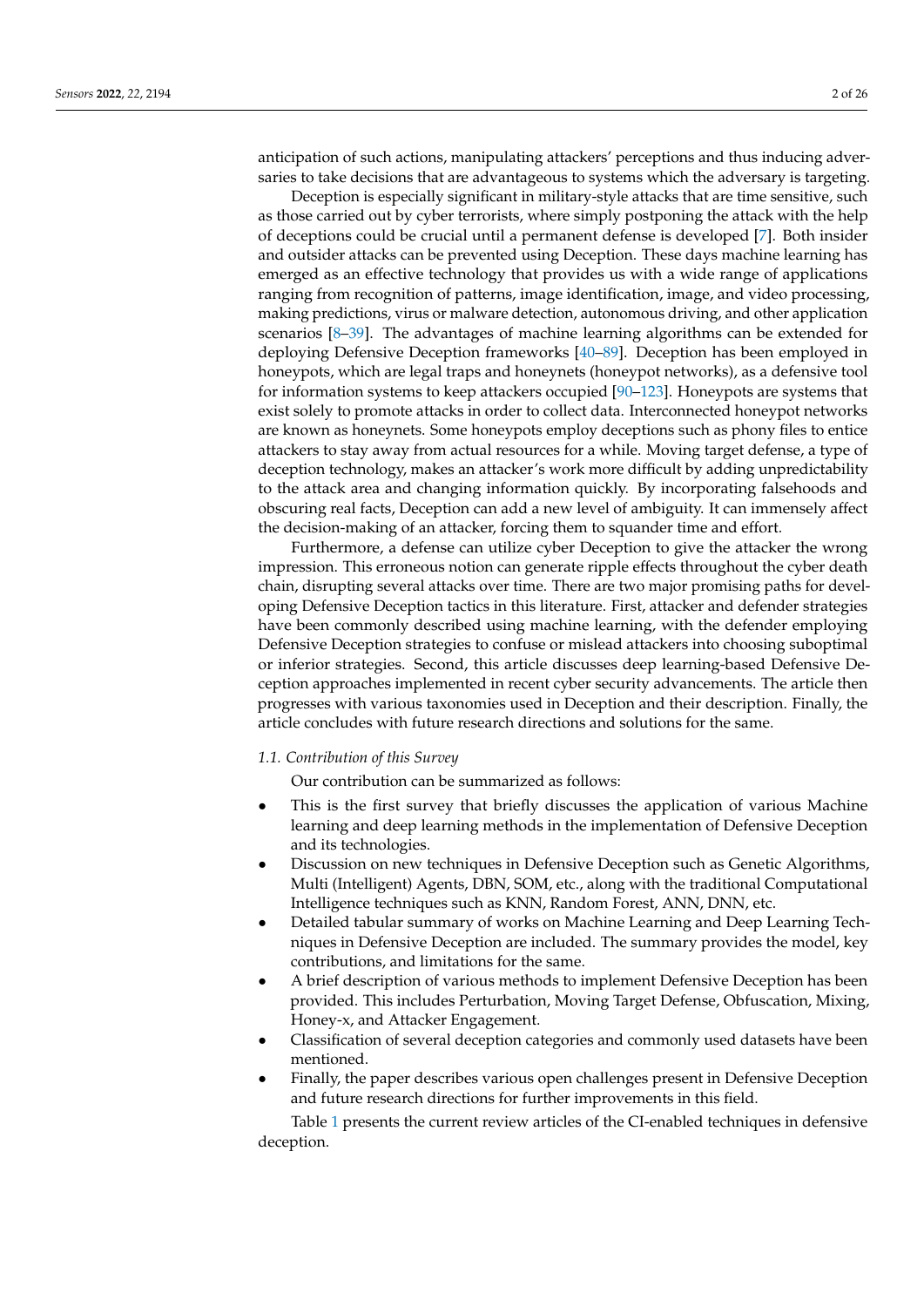|                   |                      |                                                                                                                                         |                     | <b>CI-Enabled Techniques</b> | <b>Open Challenges</b> |                          |
|-------------------|----------------------|-----------------------------------------------------------------------------------------------------------------------------------------|---------------------|------------------------------|------------------------|--------------------------|
| Ref.              | Year No. of Articles | Brief on Focus (One-Sentence Summary)                                                                                                   | Machine<br>Learning | Deep<br>Learning             |                        | <b>Future Directions</b> |
| $[39]$            | 2011 28              | A Review of Classification Approaches Using<br>Support Vector Machine in Intrusion Detection                                            | ✓                   | $\times$                     | $\times$               | ✓                        |
| $[12]$            | 2012 191             | Review article on Nature-Inspired Techniques in the<br>Context of Fraud Detection                                                       | $\checkmark$        | $\times$                     | $\times$               | ✓                        |
| $\left[24\right]$ | 2012 72              | Review article on employment of Data Mining<br>Techniques for financial frauds detection.                                               | ✓                   | $\times$                     | ✓                      | ✓                        |
| $[18]$            | 2013 62              | A review article on Computational Intelligence<br>Models for Insurance Fraud Detection                                                  | ✓                   | $\times$                     | $\times$               | ✓                        |
| $[4]$             | 2015 91              | A review on application of AI techniques for<br>combatting cybercrime                                                                   | ✓                   | $\times$                     | ✓                      | $\checkmark$             |
| $[1]$             | 2018 77              | A survey of Artificial Intelligence in Cyber security                                                                                   | $\checkmark$        | ✓                            | $\times$               | ✓                        |
| [16]              | 2018 41              | Review article on employment of machine learning<br>techniques for financial frauds detection.                                          | ✓                   | $\times$                     | $\times$               | $\checkmark$             |
| $[29]$            | 2018 111             | A Survey article on Cyber Defensive Techniques<br>employed with the help of Machine Learning<br>algorithms                              | ✓                   | $\times$                     | ✓                      | ✓                        |
| [28]              | 2019 380             | A review of defensive tools and technologies<br>employed in cyberspace                                                                  | ✓                   | $\times$                     | $\checkmark$           | ✓                        |
| $[31]$            | 2019 173             | A Survey on implementation of adaptive<br>technologies in Moving Target Defense                                                         | ✓                   | $\times$                     | ✓                      | ✓                        |
| $[32]$            | 2020 65              | A review article on the implantation of Artificial<br>Intelligence technologies in Electronic Warfare<br>Systems and their applications | ✓                   | ✓                            | $\times$               | ✓                        |
| $[34]$            | 2020 145             | A Survey article on the implementation of AI,<br>machine learning, and blockchain technology in IoT<br>security                         | ✓                   | $\times$                     | ✓                      | ✓                        |
| [6]               | 2020 75              | A review of deception technologies used in cyber<br>security and user privacy.                                                          | ✓                   | $\times$                     | ✓                      | ✓                        |
| [26]              | 2020 83              | Review article on AI and machine learning for<br>cybersecurity                                                                          | ✓                   | ✓                            | $\times$               | ✓                        |
| $[30]$            | 2020 175             | A Survey article on Moving Target Defenses in order<br>to implement Network Security                                                    | ✓                   | $\times$                     | ✓                      | ✓                        |
| $[25]$            | 2021 187             | A Review of Defensive Deception techniques<br>Employed with the help of Game Theory and<br>Machine Learning.                            | ✓                   | ✓                            | $\times$               | ✓                        |
| Our<br>Review     | 2022 77              | Our review has briefly described various prominent<br>ML and DL models and their use in Deception<br>Technologies.                      | ✓                   | ✓                            | ✓                      | ✓                        |

## *1.2. Survey Methodology*

## 1.2.1. Search Strategy and Literature Sources

Databases such as ACM Digital, IEEE, Science Direct, etc., were used to find relevant articles. The keywords utilized were: Defense Deception, Fraud Detection, Cyber Defensive Systems, etc., alongside some other keywords relating to the possible fraud types. A total of 1138 non-duplicate articles were found from these databases initially.

## 1.2.2. Inclusion Criteria

The articles included were based on their relevance. The articles were included based on the novelty of this review's topic and appropriate language, and only English articles were included.

# 1.2.3. Elimination Criteria

The eliminations of the articles are based on abstract screening, then based on full text and data extraction in the next iteration. The articles were eliminated due to lack of relevance, duplicate articles, articles not in the English language, or poorly written manuscripts.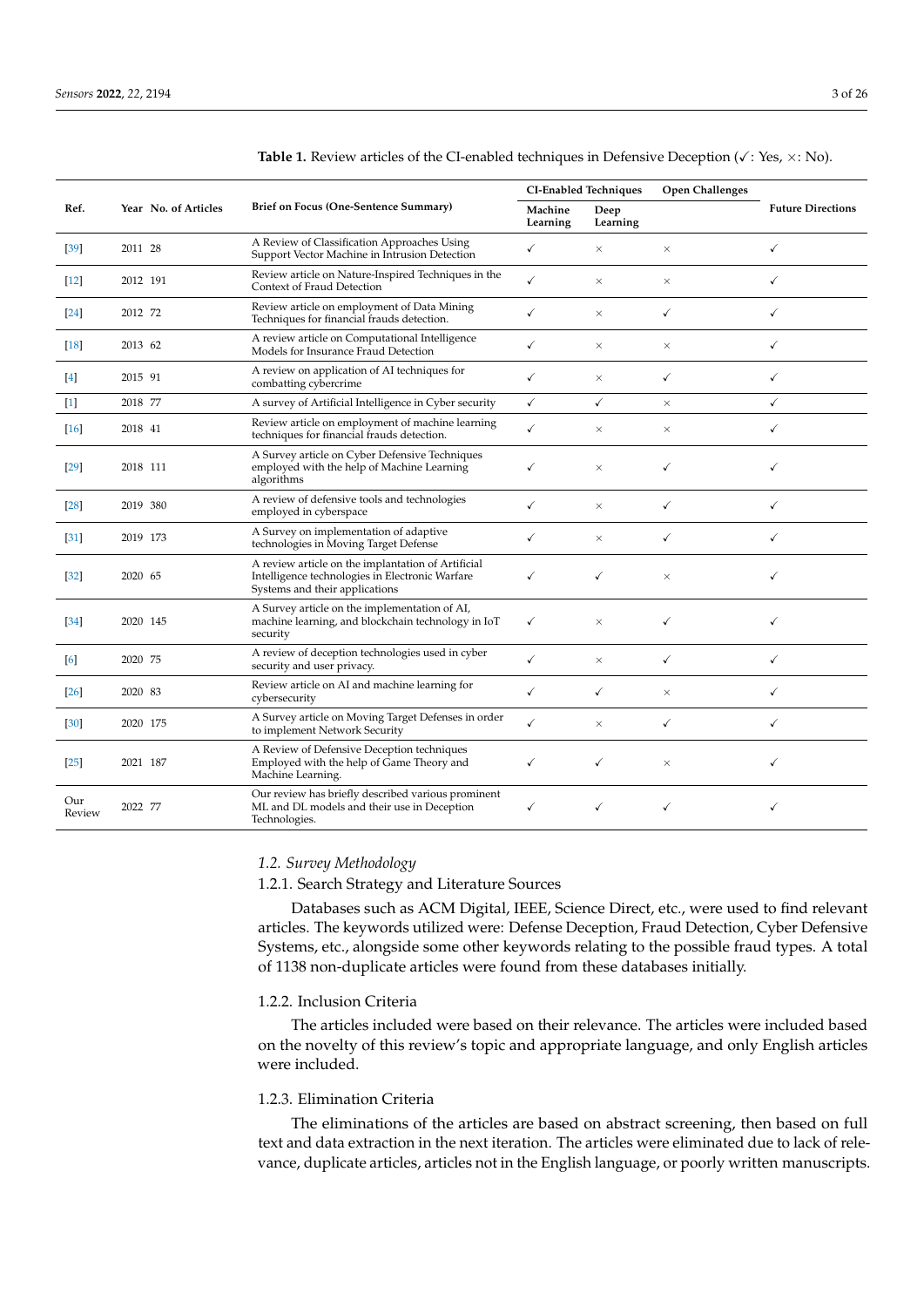## 1.2.4. Results

There were 1138 articles shortlisted from various databases, and after inclusion/exclusion criteria, 77 articles were included for the review, which kept direct relevance with the defense deception; Figure 1 shows the PRISMA implementation for the same.



**Figure 1.** PRISMA flow diagram for the selection process of the research articles used in this review.

# *1.3. Survey Structure*

This survey is prepared by referencing more than 70 research articles. Section 1 of this article consists of a brief overview. The selection process involved for the referenced articles is discussed, and a brief comparison has been performed for the various surveys involved. Section 2 discusses various CI-enabled techniques applied in Defensive Deception technologies. This section is divided into two major subsections. The first subsection includes a brief description of various machine learning algorithms applied in Defensive Deception technologies. The second subsection consists of deep learning algorithms and various applications to implement Defensive Deception technologies. In Section 3, we have described frequently used datasets in our survey, the various Defensive Deception taxonomies used and their implementation in real-world Defensive Deception technologies. Section 4 includes various open problems present in Defensive Deception and a brief description of future research directions. Finally, Section 5 includes the conclusion of this article, followed by the list of references at the end.

#### **2. CI-Enabled Techniques Used in Defensive Deception**

Computational intelligence consists of two substantial branches of artificial intelligence technologies: deep learning and machine learning. These methods can have a wide range of applications in Defensive Deception technologies. By merging autonomic computing and cyber Deception, we can obtain an early defender advantage and counter attacker behaviors through automatic adaptation. Article [8] proposes implementing the adaptive deception framework, which involves a tiny network consisting of two Windows 7 client computers and a database server. One hundred runs were performed for four different scenarios where the attacker tried to access this network. For the first control condition, no obstacles were present. As a result, all 100 runs were a success for the attacker, with an average run time of 250.05 s. For static decoys condition, decoys are pre-configured and pre-deployed. The attacker only succeeded 42 times in this situation, was unable to exploit and pivot 19 times, and failed to exfiltrate the database 39 times. The average time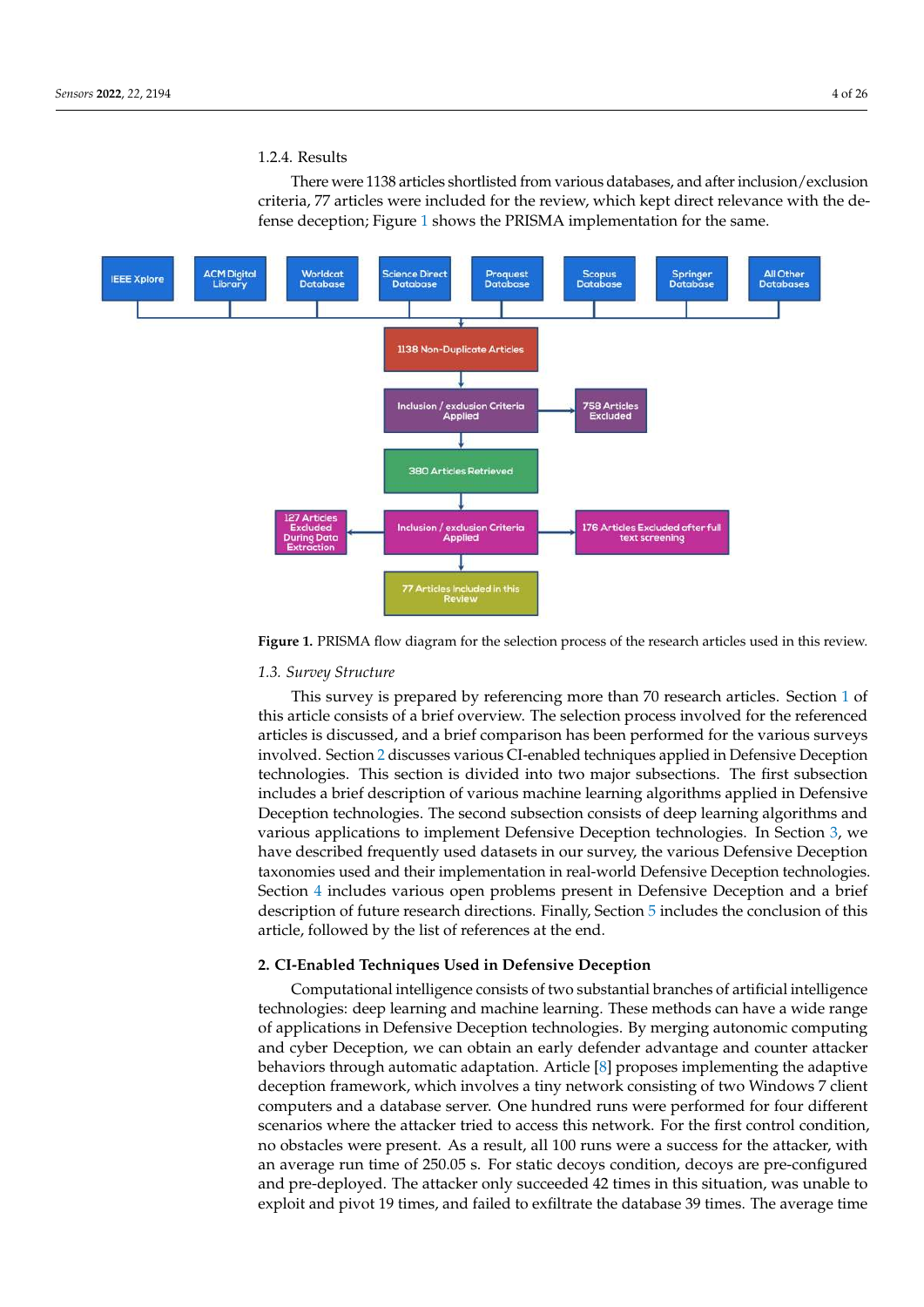to success was 261.80 s, which was somewhat higher than the control average. In the delay condition, decoys are a pre-deployed but adaptive deception system with delay. In this condition, the attacker was successful 40 times, had 27 exfiltration failures and 23 pivot failures. The average successful run took 630.23 s. In the deny condition, decoys are a pre-deployed and adaptive deception system with denying. The attacker was successful 11 times, had 78 pivot failures and 11 exfiltrating failures. The average successful run time was approx. 256.64 s [8]. This article showed how the autonomous deception framework increased the attacker runtime by 175% and reduced the successful runs by 89%, resulting

## *2.1. The Evolution and Overview of AI-Enabled Techniques*

In the early stages of AI technology, we majorly tackled cyberspace threats using machine learning (ML) techniques. Although machine learning is extremely strong, it relies majorly on feature extraction. Researchers began studying deep neural networks, often referred to as Deep learning, a sub-domain of machine learning, in response to glaring problems in classical ML. Traditional ML and DL vary in that DL methods can be used directly for training and testing the original data without having to Remove or change their characteristics [1]. In the last few years, DL algorithms have shown a performance improvement of about 20–30% in image processing, natural language processing, and text recognition, and had a significant impact on the development of AI and have a major application in Defensive Deception technologies [1].

## *2.2. Machine Learning Techniques*

in an optimal defense strategy.

ML algorithms are majorly used in AI systems to extract models using raw data. Finding ML solutions includes four major steps.

- 1. Extracting the features.
- 2. Selecting an appropriate machine learning algorithm.
- 3. After evaluating different algorithms and adjusting parameters, training the models, and selecting the model with the best performance.
- 4. Making predictions for the unknown data with the help of the trained model [1].

The most frequent supervised approaches are those based on supervised machine learning algorithms, which collect large datasets and classify an account as either person or bot. Machine learning includes several strategies that can improve the accuracy of protection. When used effectively, ML powerful algorithms create a learning environment for systems, accomplishing tasks such as spotting known/unknown malicious attacks [2,3,6]. Figure 2 lists all the ML techniques utilized in Defense Deception.



**Figure 2.** Current machine learning models in defensive deception—nomenclature.

#### 2.2.1. Naïve Bayes

The Bayes conditional probability rule is used in Naïve Bayes (NB), a classification tool. Every attribute along with the class label is treated as a random variable, then the naive Bayes algorithm selects a class for the newly fetched observation that maximizes its probability following the values of the various attributes, provided that the attributes are independent [1,16]. Although Naïve Bayes classifiers weaken when the features are derived from dependent events, they are extensively used because they assume a naive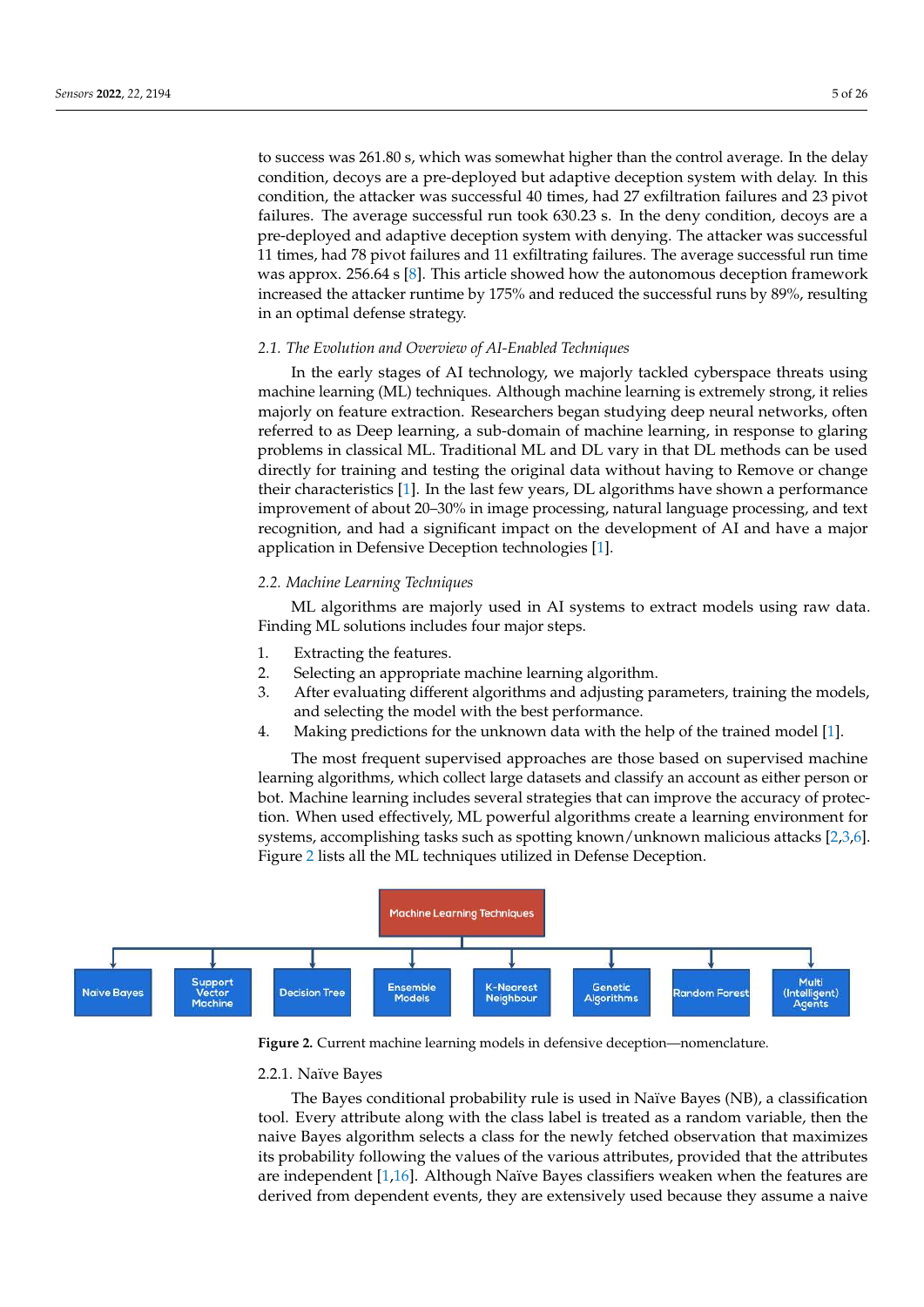assumption (that every feature is derived from independent events) and can still produce acceptable results [5]. Naïve Bayes analysis works well for deception planners, taking the suitability of Deception into account and planning the type of Deception that needs to be deployed [11,30,113,120]. Naïve Bayes classifiers are widely used for email spam detection and network intrusion detection, which involves deceiving in order to cause harm to the system [12]. The probabilities of the three hypotheses, "network is down," "bugs in the system," and "deception," can be calculated when a download attempt has been made as well as when an attempted modification has occurred, using a Naive Bayes approach. As a result, despite its low initial likelihood, the contradictory signs make Deception more feasible than the other hypotheses [23]. Naive Bayes is a useful categorization method that is simple to understand, and it is especially useful when the inputs include many dimensions [24].

## 2.2.2. Decision Tree

The decision tree method is majorly used for extracting a set of inferences by analyzing the derived rules from a couple of training datasets or samples. The decision tree first finds a feature that can categorize the data samples iteratively. After each division, rules are generated for each part of the category. It, in turn, results in a tree-like structure. The process continues until only one class is identified for the data samples [1,5,16]. Because it reveals the result of choice based on feature values, the methodology can be extensively used for detecting cybersecurity issues. This can be achieved by classifying the observed cybersecurity events or occurrences as either being legitimate or an attack.

Furthermore, we can classify data in real time once the tree is defined [5]. We can deceive adversaries by employing probabilistic decision trees to make decisions. These trees can be built using grammar which specifies how a system should react in case of security threats. This technique can be built with the help of a historical dataset (playback) and a network simulation in real time [13]. Machine-learning-based techniques such as the ID3, CART and C4.5 can be used to grow these trees. Leaves indicate predictions, while branches represent feature combinations. Credit cards, auto insurance fraud and corporate fraud involve decision trees. The classification and regression trees, also known as the CART technique, are prominently used to detect and predict the impact of false financial statements [24]. When we have a group of honeypots (a honeynet), rather than just one, a decision tree is more useful to decide which honeypot configuration is best to deploy according to the given scenario. We can also independently test other techniques to determine how well they work and what risks they entail. This can be achieved by calculating the average benefit for several honeypots and honeynet layouts, and the one with the highest average benefit can be chosen [62,63,121].

#### 2.2.3. k-Nearest Neighbour

The k-Nearest Neighbour, commonly known as the k-NN approach, learns with the help of data samples to build classes or clusters. The proposal for k-NN was made as a non-parametric form of pattern analysis [73] which can be used for determining the fraction of data samples in a neighborhood that can produce a consistent probability estimate. To form clusters, the neighborhood is first established with the help of a k-number of data samples, usually based on a distance measure (Euclidian distance, Manhattan distance, etc.). When a dataset sample is newly introduced, it is grouped with one of the clusters based on the votes of all k neighbors. Even for tiny values of k, this strategy is computationally challenging. However, it is appealing for intrusion-detection systems to learn from new traffic patterns and detect zero-day attacks, which are attacks that are not yet known to the vendor or general public [5]. After the attack has been detected correctly, we can deploy appropriate deception decoys to protect the resources.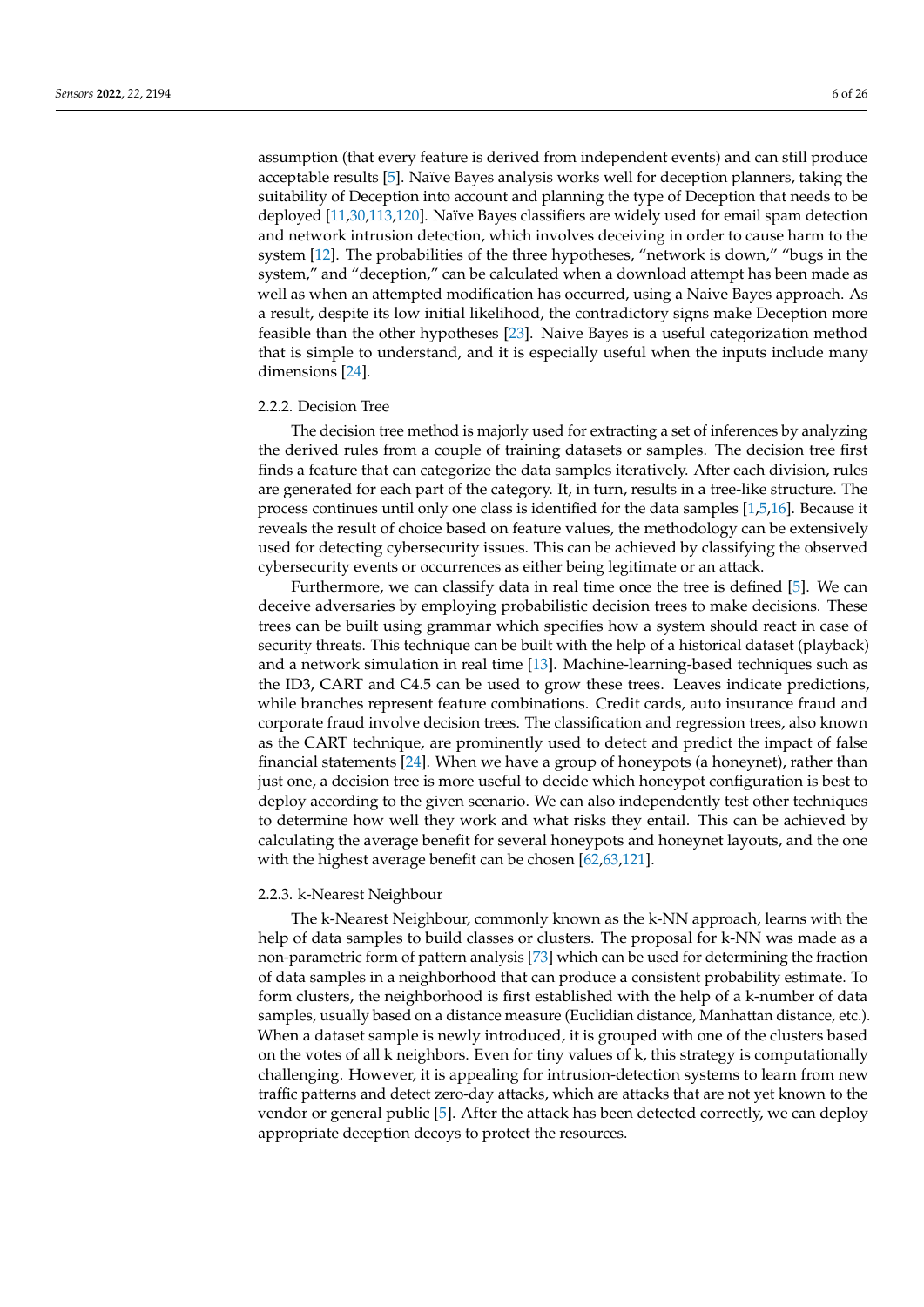## 2.2.4. Random Forest

Random forest works by creating various decision trees from an arbitrarily selected subset of training samples and variables. A random forest classifier is simple to learn and use and quick to test. This learning method is well known for handling nonlinearity and outliers and compatibility with big datasets simultaneous training. A strategy based on decreasing entropy once a dataset is split into separate qualities is known as the information gain feature [3]. A list of 13,884 SQL statements was utilized in the dataset, compiled from multiple sources. 12,881 are malicious (SQL Injections), while 1003 are legitimate. They removed extreme values and outliers during data pre-processing. When 10-fold crossvalidation is applied to the dataset, it has an accuracy of 99.1% for SQLI prediction [27]. They used Random Forest to classify the material polluters and then used conventional boosting and bagging and alternative feature group combinations to improve the findings. The authors were able to obtain a higher rate of social adversary collection with the help of a random forest model and, as a result, were able to improve the social honeypots. The upgraded Honeypot collected social enemies 26 times faster than an unaltered social honeypot [25] based on a random forest classifier evaluation.

## 2.2.5. Support Vector Machine

In order to perform machine learning tasks, Support Vector Machine—commonly known as SVM learning—is a prominent and widely used method. Support vector machine falls under supervised machine learning technologies for categorizing data. This division methodology employs a series of training examples, each of which is classified into one of two groups. After that, the SVM is used to create a model that can predict if a new sample instance belongs to one of two categories using a separating plane. This categorization method aids systems in providing tiny sample sets with improved learning capabilities. The SVM approach can be widely applied in network intrusion detection, online page identification, and facial recognition applications. When used in intrusion detection systems, SVM offers benefits which include high training and decision rates, insensitivity to input data dimension, and constant correction of multiple parameters with a boost in training data, enhancing the system's ability to self-learn [1,3,5,16,18,122,123]. Email spam detection is a successful implementation performed using SVMs [12]. Support Vector Machines can outperform neural network models and cluster and classify outliers using a higher dimensional feature space obtained from the training dataset [40,41]. To find malicious profiles and obtain data from these profiles, the authors used feature-based techniques and honeypot strategies and then evaluated the data using Support Vector Machines (SVM) and other machine learning algorithms [42]. They coined the term "active honeypots," which are Twitter accounts that can catch as many as ten new spammers in a single day. They used Twitter to find 1814 accounts and looked at the essential characteristics of active honeypots. Furthermore, the authors investigated the impact of unbalanced datasets on detection accuracy for various ML methods using a suite of ML techniques, including SVM [28,39,43].

## 2.2.6. Ensemble Models

Ensemble approaches are useful for security use during the testing or inferring phase. A vast body of work aimed at designing Moving Target Defense systems, commonly known as MTDs, highlights the security benefits while ignoring the performance drawbacks. It is worth noting that the performance impact of MTDs might occur for various reasons. Each MTD ensemble system configuration has an efficiency cost attached, and switching to a high-cost arrangement influences performance [30]. Ensemble models can demonstrate the MTD security benefits by contrasting them with an unaltered system configuration [54,55,66,86,123].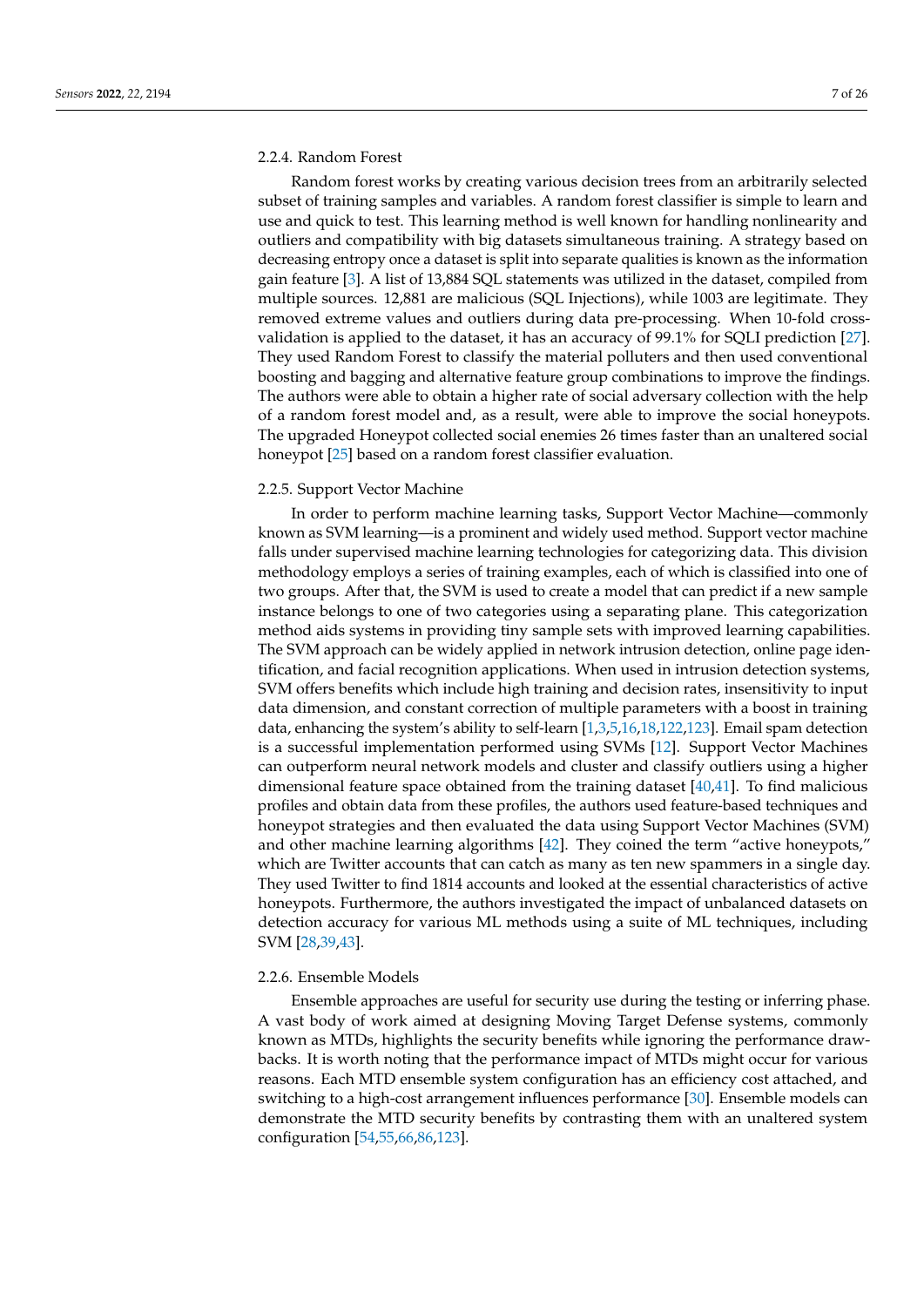## 2.2.7. Genetic Algorithms

Even though game-theoretic MTD approaches are the most popular, other techniques such as genetic algorithm is another viable option. Genetic algorithms (GAs) are frequently employed to maximize solutions' optimality. Furthermore, in some fully dispersed setups, ensuring a centralized organization to make MTD decisions based on GAs could be impossible [31].

## 2.2.8. Multi (Intelligent) Agents

These agents provide proactive cyber-defense techniques such as gathering data, assessing security, monitoring network state, attack detection and countermeasures, malefactor deception, etc. Machine learning techniques applied to the usual interaction between agents in a multi-agent system, for example, can result in coordinated actions and plans emerging on their own Multi-agent system (MAS). Agents are expected to gather information from various sources, use partial knowledge, predict the intentions and behaviors associated with other agents, make decisions according to the actions of other agents and attempt to deceive opposing team agents [9,10].

Table 2 provides an executive summary of the machine learning research works in Defensive Deception.

|      | Ref. Deception-Category                                                                              | <b>Machine Learning Approaches Used</b>                                                                                                                                                        | <b>Key Contribution</b>                                                                                                                                                                                                                                                                                                                                                                                                                                                                                                                                                                                    | Limitations                                                                                                                                                                                 |
|------|------------------------------------------------------------------------------------------------------|------------------------------------------------------------------------------------------------------------------------------------------------------------------------------------------------|------------------------------------------------------------------------------------------------------------------------------------------------------------------------------------------------------------------------------------------------------------------------------------------------------------------------------------------------------------------------------------------------------------------------------------------------------------------------------------------------------------------------------------------------------------------------------------------------------------|---------------------------------------------------------------------------------------------------------------------------------------------------------------------------------------------|
| [25] | Honeypots, honey<br>webs, honeynets,<br>honey flies, HMAC,<br>Moving target<br>defense, obfuscation. | K-Means, Support Vector Machine,<br>Hierarchical Grouping,<br>Expectation-Maximization (EM),<br>Bayesian Network (Bayes Net),<br>Decision Tree (DT), Naïve-Bayes<br>Algorithm, C4.5 Algorithm. | This work is primarily concerned with<br>reviewing game-theoretic and machine<br>learning-based Defensive Deception<br>approaches and addressing the findings,<br>limits, and lessons learned from this<br>comprehensive study.                                                                                                                                                                                                                                                                                                                                                                            | Various deep learning<br>and machine learning<br>approaches such as genetic<br>algorithms, Ensemble<br>Models, Self-organising<br>maps, etc., were not taken<br>into account for Deception. |
| [30] | Moving<br>target defense                                                                             | Ensemble model used                                                                                                                                                                            | This research first classified various<br>Moving Target Defenses according<br>to the surfaces on which these defenses<br>operate. Secondly, they talked about<br>how these MTDs can be put into effect.<br>It discussed the various measures used<br>to assess the effectiveness of MTDs and<br>drew attention towards domains of<br>network security in which the scope<br>of the construction of MTDs is yet to<br>be explored.                                                                                                                                                                          | The survey did not consider<br>better machine learning and<br>deep learning approaches<br>to implement moving<br>target defenses.                                                           |
| [65] | Honeypot                                                                                             | C4.5, Decision Tree, Naive-Bayes and<br>Bayes Net.                                                                                                                                             | They employed a machine learning<br>method to predict the most vulnerable<br>and easily attackable host in an SDN<br>(Software Defined Networking) network.<br>The security rules for the SDN controller<br>can be developed using the prediction<br>output of machine learning algorithms<br>to prevent unauthorized user access.<br>The experiments revealed that machine<br>learning techniques could enhance<br>security rules for SDN controllers by<br>properly anticipating potential susceptible<br>hosts. The Bayesian Network achieved<br>about 91.68 percent of average<br>prediction accuracy. | New machine learning<br>approaches such as<br>neutrosophic sets were not<br>taken into consideration.                                                                                       |

**Table 2.** A summary of works on machine learning techniques in defensive deception.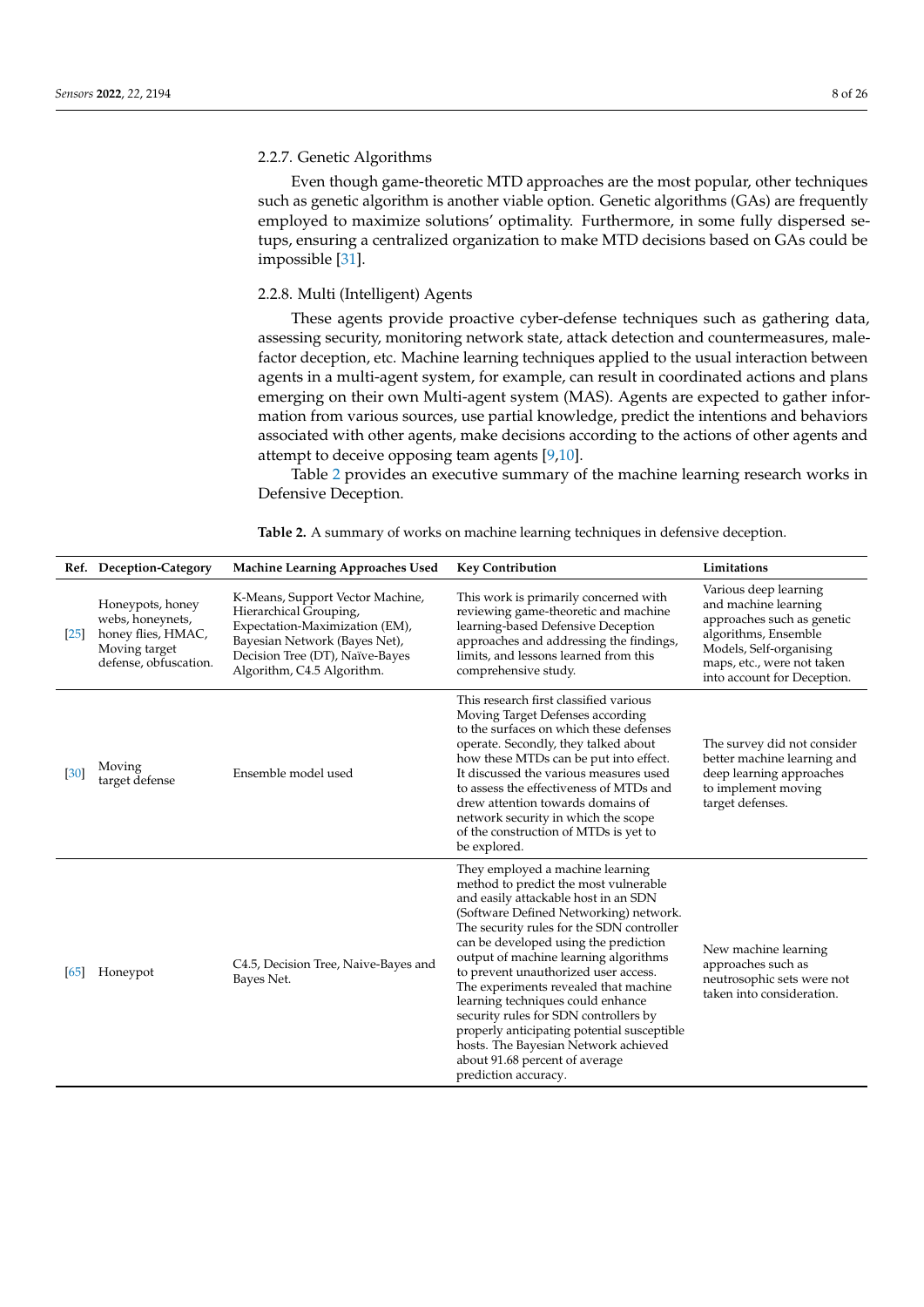|                   | Ref. Deception-Category  | Machine Learning Approaches Used                                                                                                           | <b>Key Contribution</b>                                                                                                                                                                                                                                                                                                                                                                                                                                                                                                                                                         | Limitations                                                                                                                                                                                                                                                                                                                                                                                                                                                         |
|-------------------|--------------------------|--------------------------------------------------------------------------------------------------------------------------------------------|---------------------------------------------------------------------------------------------------------------------------------------------------------------------------------------------------------------------------------------------------------------------------------------------------------------------------------------------------------------------------------------------------------------------------------------------------------------------------------------------------------------------------------------------------------------------------------|---------------------------------------------------------------------------------------------------------------------------------------------------------------------------------------------------------------------------------------------------------------------------------------------------------------------------------------------------------------------------------------------------------------------------------------------------------------------|
| [66]              | honeypots                | Logistic Regression, SVM, KNN,<br>Naive Bayes, ensemble-based models,<br>Random Forest with Gini, and Extra<br>Tree classifiers with Gini. | They demonstrated that fraudulent clicks<br>on Instagram might boost the popularity<br>index of posts through a variety of tactics<br>with their research. They used honeypots<br>and botnets to launch assaults and collect<br>data from various real and false accounts,<br>such as clicks on various posts.<br>Experimental data show that LR is the<br>most accurate predictor among all the<br>single-based approaches, and among<br>all ensemble-based methods, Random<br>Forest is the best.                                                                             | They did not consider<br>various other approaches<br>such as hybrid learning<br>models, ANN, etc., in order<br>to validate whether a view is<br>legitimate or fake based on<br>the chosen criteria.                                                                                                                                                                                                                                                                 |
| $\left[23\right]$ | Obfuscation,<br>Honeypot | Naïve Bayes                                                                                                                                | They methodically cataloged and<br>ranked the available information system<br>deception options, both offensively and<br>defensively. Then they thought about how<br>Defensive Deceptions could be packaged<br>into "generic explanations" that an<br>attacker would find more persuasive than<br>individual refusals to accept directives.                                                                                                                                                                                                                                     | Latest and better machine<br>learning approaches were<br>not used.                                                                                                                                                                                                                                                                                                                                                                                                  |
| $[13]$            | Obfuscation,<br>Honeypot | Decision Tree                                                                                                                              | A unique deception strategy was<br>developed for network defenses that<br>achieve reactive unpredictability by<br>combining security postures and<br>probabilistic decision trees. They<br>developed a new grammar for<br>decision-tree that allows analysts to<br>specify and identify potential responses<br>based on warnings, mission processes,<br>security postures, and various asset<br>conditions. A real-time simulation based<br>on an organization and its activities and a<br>historical dataset were used to implement,<br>demonstrate, and assess our technique. | A probabilistic decision<br>system can learn optimal<br>decision tree order execution<br>and security postures.<br>Trees that are manually or<br>automatically generated<br>should potentially be<br>improved to boost speed,<br>especially as they grow<br>larger. Attacks are not<br>learned in the current<br>implementation.                                                                                                                                    |
| $\left[31\right]$ | Moving target<br>defense | Genetic algorithm                                                                                                                          | They conducted a thorough study of MTD<br>techniques, their core classifications,<br>important design features, frequent attack<br>behaviors addressed by existing MTD<br>implementations. The literature also<br>explored various application fields for the<br>MTD techniques.                                                                                                                                                                                                                                                                                                | This article only briefly<br>investigated the relationship<br>between MTD and other<br>defense systems. There has<br>been little research that<br>looks into the influence of<br>MTD on minimizing attacks<br>after the reconnaissance<br>stage. There has not been<br>much research into the best<br>way to use numerous hybrid<br>MTD approaches. Existing<br>MTD methodologies have<br>limitations in monitoring<br>several parameters of a<br>system's quality. |
| 42                | Honeypots                | Support vector machine                                                                                                                     | They described the creation of a novel<br>honeypot-based social bot in order to<br>detect malicious profiles present in social<br>networking groups. Their overall study<br>goal is to look at techniques and propose<br>effective solutions to automatically<br>recognize and filter the profiles of harmful<br>people who target social networking<br>platforms. In order to attract fraudulent<br>accounts, their strategy employs social<br>honeypot personas.                                                                                                              | The SVM algorithm used in<br>this article is not suitable for<br>large datasets. It does not<br>perform very well when the<br>dataset has more noise<br>which is the usual case for<br>Twitter accounts.                                                                                                                                                                                                                                                            |

# **Table 2.** *Cont.*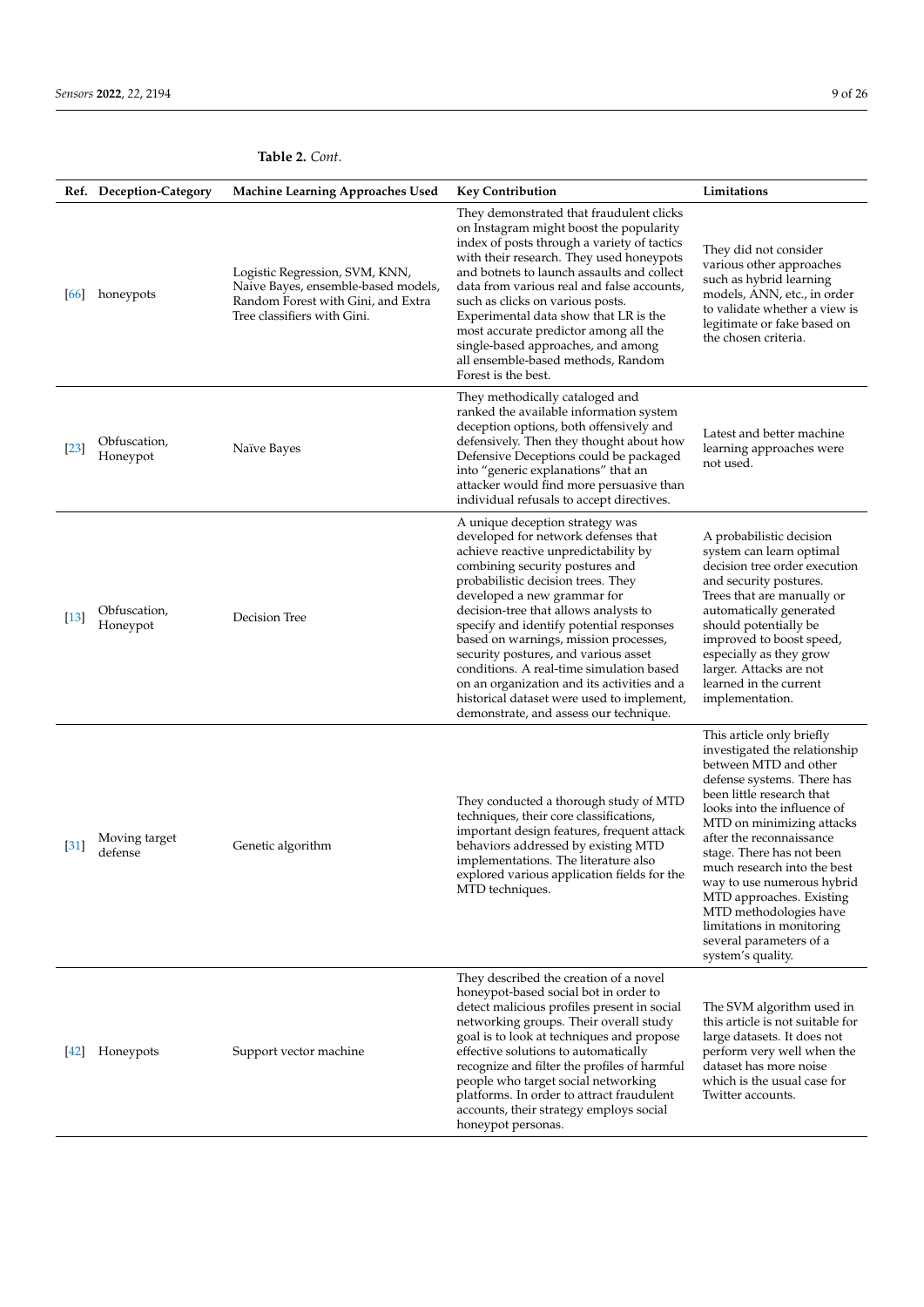|      | Ref. Deception-Category | <b>Machine Learning Approaches Used</b> | <b>Key Contribution</b>                                                                                                                                                                                                                                                                                                                                                  | Limitations                                                                                                         |
|------|-------------------------|-----------------------------------------|--------------------------------------------------------------------------------------------------------------------------------------------------------------------------------------------------------------------------------------------------------------------------------------------------------------------------------------------------------------------------|---------------------------------------------------------------------------------------------------------------------|
| [61  | Perturbation            | Artificial neural network               | They demonstrated how ANN might be<br>used to modestly adjust the output<br>probabilities by perturbing the final<br>activation layer of the model. The<br>opponent is forced to ignore the class<br>probabilities, making it necessary to use<br>more queries before successfully<br>performing an attack.                                                              | Other machine learning and<br>deep learning approaches<br>were not considered for<br>implementing the system.       |
| [63] | Honeypot                | Decision tree                           | A decision tree is more useful when we<br>have a honeynet rather than just one.<br>Then we may independently test other<br>techniques to determine how well they<br>work and what risks they entail. This is<br>achieved by calculating the average<br>benefit for several honeypots and<br>honeynet layouts, and the one with the<br>highest average benefit is chosen. | Other machine learning<br>algorithms were not used to<br>examine the various<br>scenarios generated by<br>honeynet. |

## **Table 2.** *Cont.*

# *2.3. Deep Learning Models*

Figure 3 shows all the current deep learning models in defensive deception, which will be explained in this section below.



**Figure 3.** Current deep learning models in defensive deception—nomenclature.

### 2.3.1. Artificial Neural Network

Artificial Neural Networks (ANN) have computational abilities that help them simulate functional and structural aspects of neurons present in biological systems. They are capable of performing parrel processing of information and high-speed decision-making. These properties make them suitable for attack pattern recognition, classification, and response selection. These can not only be used for IDPS (Intrusion detection and prevention system), but there are also proposals for their application in DOS, malware, worm, and spam detection systems along with forensic investigations [4]. An ANN application was employed in a cybersecurity investigation that used the Cascade Correlation Neural Network (CCNN), which adds additional hidden units to the currently present hidden layers under the algorithm. In this study, the CCNN allows the network to analyze and learn from traffic patterns generated by desktop platform to detect port scanning of mobile networks without requiring the entire network to be retrained with the original data [5]. Another advantage of ANN is that it can detect zero-day attacks due to its ability to learn from previous instances. For example, labeled training data, including traffic patterns generated from DoS attack instances, were fed into ANNs, after which the neurons were able to detect hidden DoS attacks [5]. Users can utilize ANN in cloud-based models to get useful class probability information while reducing the chances of an adversary stealing the model. The last activation layer of the model can be perturbed using ANN, slightly modifying the output probabilities. The adversary is forced to ignore the class probabilities, making it necessary to use more queries before successfully performing an attack. The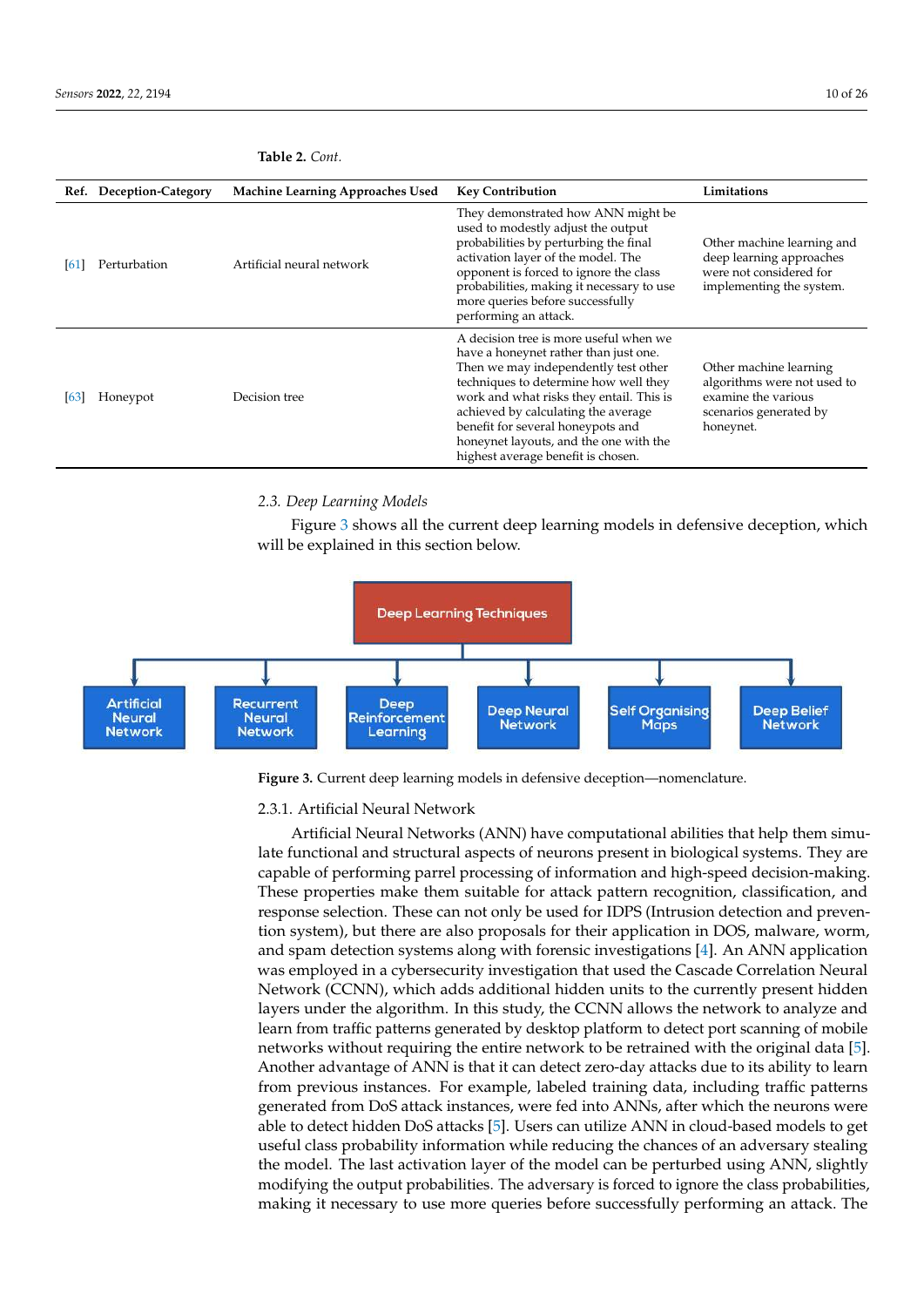evaluation demonstrates that such a defense can reduce the stolen model's accuracy by at least 20%, or 64 times increase in the number of queries necessary for an adversary, all with a small impact on the protected model's accuracy [61].

## 2.3.2. Recurrent Neural Networks

Unlike typical feed-forward neural networks, Recurrent neural networks use directional loops to process sequence data and manage contextual correlation among inputs [1]. RNN (Recurrent Neural Networks) can handle time-series data and raw input feature values and capture data involving changes over time. Within five seconds of running the report, a collection of RNNs can assess whether traffic is malicious or benign with a 97 percent accuracy rate [3]. Using the KDD CUP 1999 dataset, they used Recurrent Neural Networks (RNNs) to identify intrusions and achieved a full detection rate with only a 2.3 percent false alarm rate [46]. The deception jammers were integrated into legitimate systems to make them harder to recognize and more desirable targets. To improve the fidelity of the additional decoy devices to the actual system, three properties are maintained: a protocol, parameters, and logic of the deployed false devices. The authors used a dataset collected over a year to train a recurrent neural network (RNN) to understand such system properties. RNN (Recurrent Neural Networks) was also utilized to generate fake devices that looked real, based on a year of observations of device behavior in a CPS [25].

## 2.3.3. Deep Neural Network

DNN (Deep Neural Networks) consists of neural networks with a big number of disguised layers [15]. DNNs are a subset of ANNs. Multiple hidden layers are employed in DNNs, allowing various algorithms to analyze variables that would otherwise go unnoticed if only a single layer were used [5]. DNN outperforms neural networks in terms of capacity to fit complex mappings. DNN collects features layer by layer, combining low-level and high-level features in the process. Deep Belief Networks, Stacked Autoencoder and Deep Convolution Neural Networks (DCNN) are three regularly utilized DNN models [32,51,52]. The paper's authors introduced the MTD framework for DNNs, which improves their security and resilience against adversarial assaults. The ideal switching strategy for MT Deep is the Stackelberg equilibrium of the game, which reduces misclassification while retaining excellent classification accuracy for genuine system users on neutrally produced images [31,53].

#### 2.3.4. Deep Belief Network

It is a probability generation model which uses several limited Boltzmann layers to generate probabilities. DNN collects features layer by layer, combining both highlevel and low-level features in the process. DBN, SAE, and DCNN are the three most often utilized DNN models. It is a probabilistic unsupervised deep learning algorithm. DBNs comprise layers of Restricted Boltzmann Machines [32,52], followed by a feedforward network for the fine-tuning step [32,52]. Combining a Deep Belief Network and a probabilistic neural network can result in a novel intrusion detection system that can be used to configure deception measures. The original data were turned into lowdimensional data in this method, then DBN (a nonlinear learning algorithm) identified the main properties from the original data. A particle swarm optimization technique optimized the number of hidden-layer nodes per layer. The low-dimensional data were then classified using a PNN (probabilistic neural network). The "KDD CUP 1999" dataset revealed that this technique outperforms classic PNN, PCA-PNN, and original DBN-PNN without simplification [1]. After the intrusions are detected, appropriate deception decoys can be deployed for protection.

## 2.3.5. Deep Reinforcement Learning

Deep Reinforcement Learning is a hybrid of reinforcement and deep learning. Reinforcement learning is a branch of machine learning that involves executing appropriate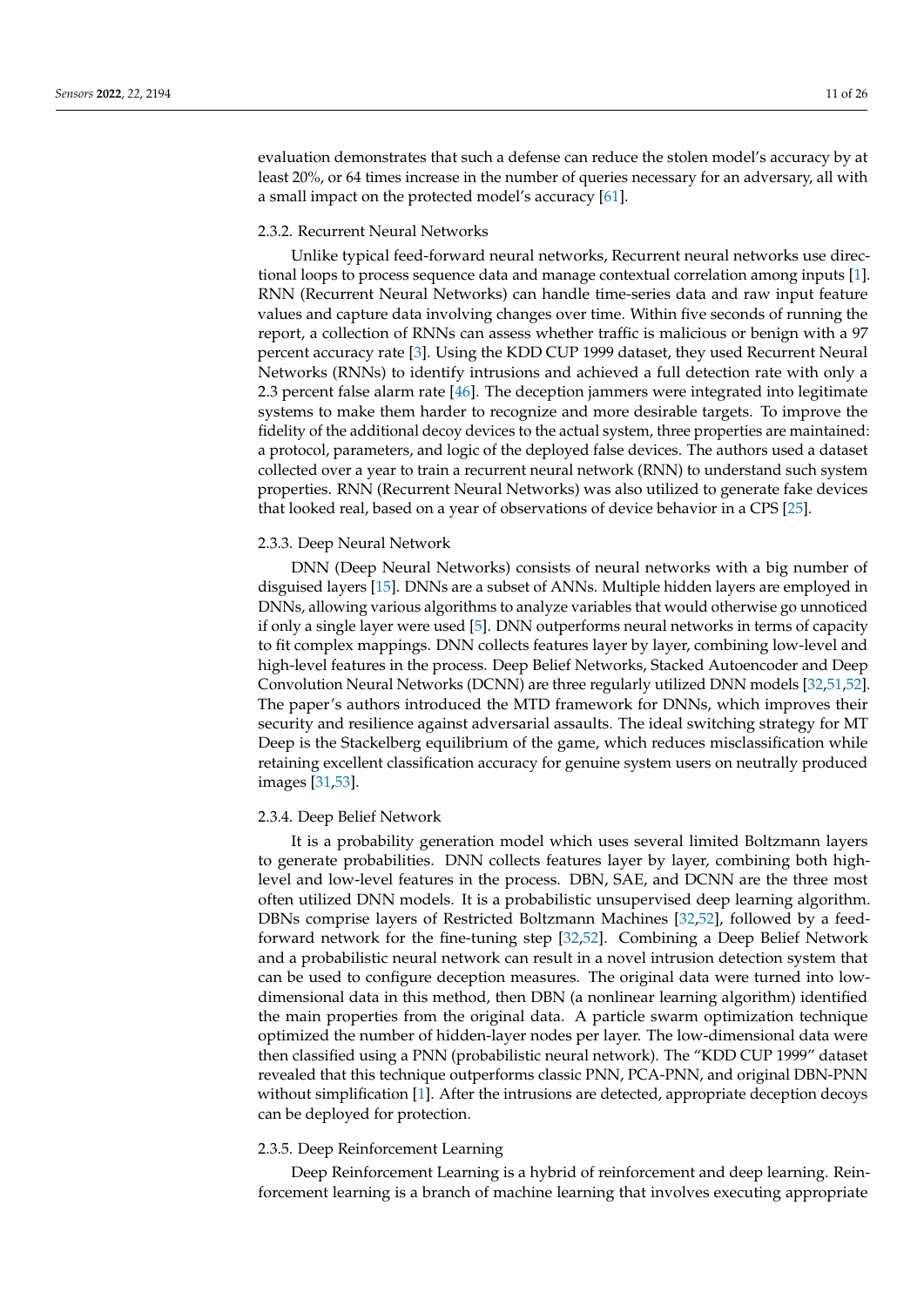action to maximize the reward in a given situation. It is used to determine the best possible conduct or path to pursue in a given situation [32,56]. Deep Reinforcement Learning (DRL) estimates difficult functions with high-dimensional inputs using a neural network. The addition of deep learning to traditional RL approaches improves the ability to capture the huge scale of numerous Internet-connected systems, such as mobile networks and IoT devices [15]. DRL could develop a low-dimensional version of high-dimensional data, which is quite compact in nature. DNN is a powerful complement, allowing it to be used for the cyber security of vast networked systems [15]. There has been a recent surge of research on using RL to select an adaptive configuration strategy to maximize the impact of MTD, with particular emphasis on the dynamic environment, reduced resource consumption, usability, partially observable environments, and multi-agent scenarios that include both the system's characteristics and the adversary's observed activities. Through a compromise between usability and security, we can investigate the potential of RL in reconfiguring defenses [15]. Creating hybrid Defensive Deception tactics that incorporate machine learning and game theory: Other protection mechanisms have been considered using machine learning-based game-theoretic techniques. Other researchers have developed hybrid approaches that combine reinforcement learning and game theory, using RL as one of the most important parts of the machine learning technique. As in other attack–defense games, Reinforcement Learning's reward functions can be utilized to create players' utility functions and allow an RL agent to determine an ideal strategy [25,57,58].

## 2.3.6. Self Organizing Maps

A self-organizing map (SOM) is a neural network that uses unsupervised learning instead of supervised learning [16]. Self-organizing maps (SOMs) are a popular data visualization tool enabling the representation of a multi-dimensional dataset on a twodimensional or three-dimensional map. In other words, they help us to perform dimensionality reduction [5,17]. The approach learns by searching for correlations in data samples. Adjacent data samples have more in common with each other than samples further apart, resulting in data clustering and a map as an output. Because SOMs are computationally intensive, they are unsuitable for real-time systems. Their main advantage is their capacity to visualize data, which is important for detecting network irregularities and understanding the best deception decoy deployed [5]. Table 3 summarizes works on Deep Learning Models in Defensive Deception.

| Ref.   | Deception-<br>Category     | Deep Learning<br><b>Models Used</b> | <b>Key Contribution</b>                                                                                                                                                                                                                                                               | Limitations                                                                                                                                                                                                                                                 |
|--------|----------------------------|-------------------------------------|---------------------------------------------------------------------------------------------------------------------------------------------------------------------------------------------------------------------------------------------------------------------------------------|-------------------------------------------------------------------------------------------------------------------------------------------------------------------------------------------------------------------------------------------------------------|
| $[71]$ | Money related<br>deception |                                     | There is also a new term, Honeyfile, used in<br>this article. Honeyfiles are also used to create<br>confusion and apprehension about the value<br>and location of sensitive data. This method is<br>based on humans' inability to discern between<br>authentic and bogus information. | There comes a time when cyber<br>security is being scrutinized by the<br>public due to an increasing number<br>of occurrences, even though only a<br>fraction of these instances can be<br>traced back to particular individuals<br>or groups of Blackhats. |
| $[36]$ | Honeypots,<br>Perturbation | Online Adaptive<br>Metric Learning  |                                                                                                                                                                                                                                                                                       | Because honeypots are completely<br>"fake systems," there are a variety<br>of methods available to determine<br>whether the present system is a<br>honeypot or not. They are built with<br>this underlying restriction in mind.                             |

**Table 3.** A summary of works on Deep Learning Models in Defensive Deception.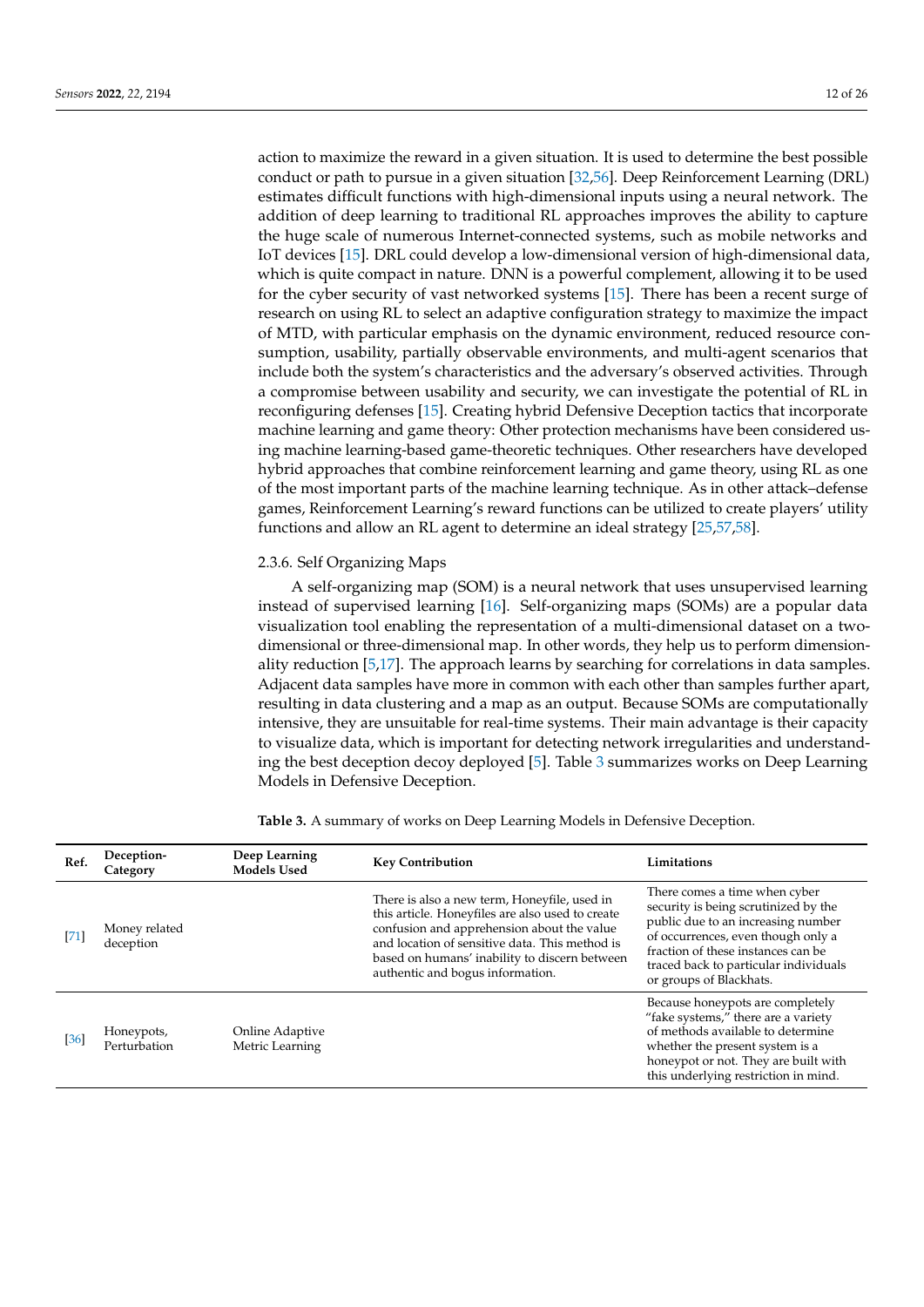# **Table 3.** *Cont.*

| Ref.   | Deception-<br>Category                    | Deep Learning<br><b>Models Used</b>                                                         | <b>Key Contribution</b>                                                                                                                                                                                                                                                                                                                                                                                                                                                                                                                                                                                                                                                       | Limitations                                                                                                                                                                                                                                                                                                                                                                                                                                                                                                                                                                                                                  |
|--------|-------------------------------------------|---------------------------------------------------------------------------------------------|-------------------------------------------------------------------------------------------------------------------------------------------------------------------------------------------------------------------------------------------------------------------------------------------------------------------------------------------------------------------------------------------------------------------------------------------------------------------------------------------------------------------------------------------------------------------------------------------------------------------------------------------------------------------------------|------------------------------------------------------------------------------------------------------------------------------------------------------------------------------------------------------------------------------------------------------------------------------------------------------------------------------------------------------------------------------------------------------------------------------------------------------------------------------------------------------------------------------------------------------------------------------------------------------------------------------|
| [68]   | Honeypots                                 | Recurrent<br>neural network                                                                 | This study describes a distributed<br>infrastructure capable of deploying decoys<br>across different network segments and<br>managing their physical world perspectives.<br>This solution's prototype implementation<br>and use case for a boiler model are only<br>two examples of how this new methodology<br>could be used.                                                                                                                                                                                                                                                                                                                                                | To better understand and improve the<br>situation, more research is required.<br>Betterment of fidelity of decoys by<br>generating vendor/product-specific<br>characteristics that include things<br>such as protocols used, ports used,<br>and register point settings.                                                                                                                                                                                                                                                                                                                                                     |
| $[53]$ | Moving target<br>defense,<br>perturbation | Deep neural and<br>deep convolution<br>neural network                                       | They offered MT Deep, a cybersecurity<br>architecture influenced by MTD, as a security<br>service to improve the SAFETY of Deep Neural<br>Network-based classification systems in this<br>study (DNNs). To design the interaction among<br>both MT Deep and users, they used a Bayesian<br>Stackelberg Game. The equilibrium provides<br>the best alternative to the multi-objective<br>problem of lowering misclassified rates on<br>adversarial changed visuals while retaining<br>better classification accuracy on photos images<br>that have not been disturbed.                                                                                                         | This article did not examine other<br>neural networks, such as RNN,<br>self-organizing maps, etc.                                                                                                                                                                                                                                                                                                                                                                                                                                                                                                                            |
| $[15]$ | Moving target<br>defense                  | Deep neural network,<br>deep convolution<br>network, and deep<br>reinforcement<br>learning. | The authors have labeled the architecture of<br>RL-based CRM (RL-CRM) according to the<br>types of vulnerabilities it attempts to address.<br>They have shown that the RL-CRM can set up<br>moving target defense, engage attackers for<br>reconnaissance, and lead human attention to<br>mitigate visual weaknesses adaptively and<br>autonomously. Their research revealed that<br>posture-related defense technologies are<br>well-developed, but mitigation options for<br>information-related and human-induced<br>vulnerabilities are still in the early stages<br>of development.                                                                                      | The first hurdle in the learning process<br>is to deal with system and performance<br>limits. Many system limits exist in<br>cyber systems that must be explicitly<br>considered. The improvement of<br>learning speed is a second difficulty.<br>CRM's (Cyber-Resilient Mechanism)<br>purpose is to restore the cyber system<br>following an attack. Fast learning<br>would allow for a more rapid and<br>resilient response to an attack.<br>Dealing with the non-stationarity of<br>cyber systems is the third difficulty.<br>The environment is assumed to be<br>stationary and ergodic in traditional<br>RL algorithms. |
| $[69]$ | Honeypot,<br>obfuscation                  | Deep neural network,<br>deep reinforcement<br>learning                                      | They first introduced SRG (System Risk Graph),<br>a precise adversarial model for extracting<br>specific dangers and internet treatments, such<br>as vulnerabilities in the software and<br>virtualization layers. The adversarial model is<br>updated based on the existing condition<br>system. They proposed a deception rate, which<br>is a statistical parameter for evaluating the<br>efficiency of the deployment method based on<br>SRG. Second, they tweaked a DRL algorithm to<br>develop an adjustable decoy deployment<br>strategy for a rapidly changing internet. Finally,<br>they compared the proposed methodology to<br>existing research using simulations. | This article did not analyze other<br>neural networks such as recurrent<br>neural networks, convolution neural<br>networks, etc.                                                                                                                                                                                                                                                                                                                                                                                                                                                                                             |
| $[70]$ | Honeypot,<br>obfuscation                  | Deep neural network,<br>Online Adaptive<br>Metric Learning                                  | A machine learning-based framework for<br>evaluating cyber deception defenses with<br>minimum human participation is developed<br>and implemented. This avoids the problems<br>that come with fraudulent research. Humans,<br>ensuring that automated evaluations are as<br>effective as possible, must be completed<br>prior to human study. Only after this can<br>the next step begin.                                                                                                                                                                                                                                                                                     | They were unable to apply labels<br>to previously unknown categories<br>automatically.                                                                                                                                                                                                                                                                                                                                                                                                                                                                                                                                       |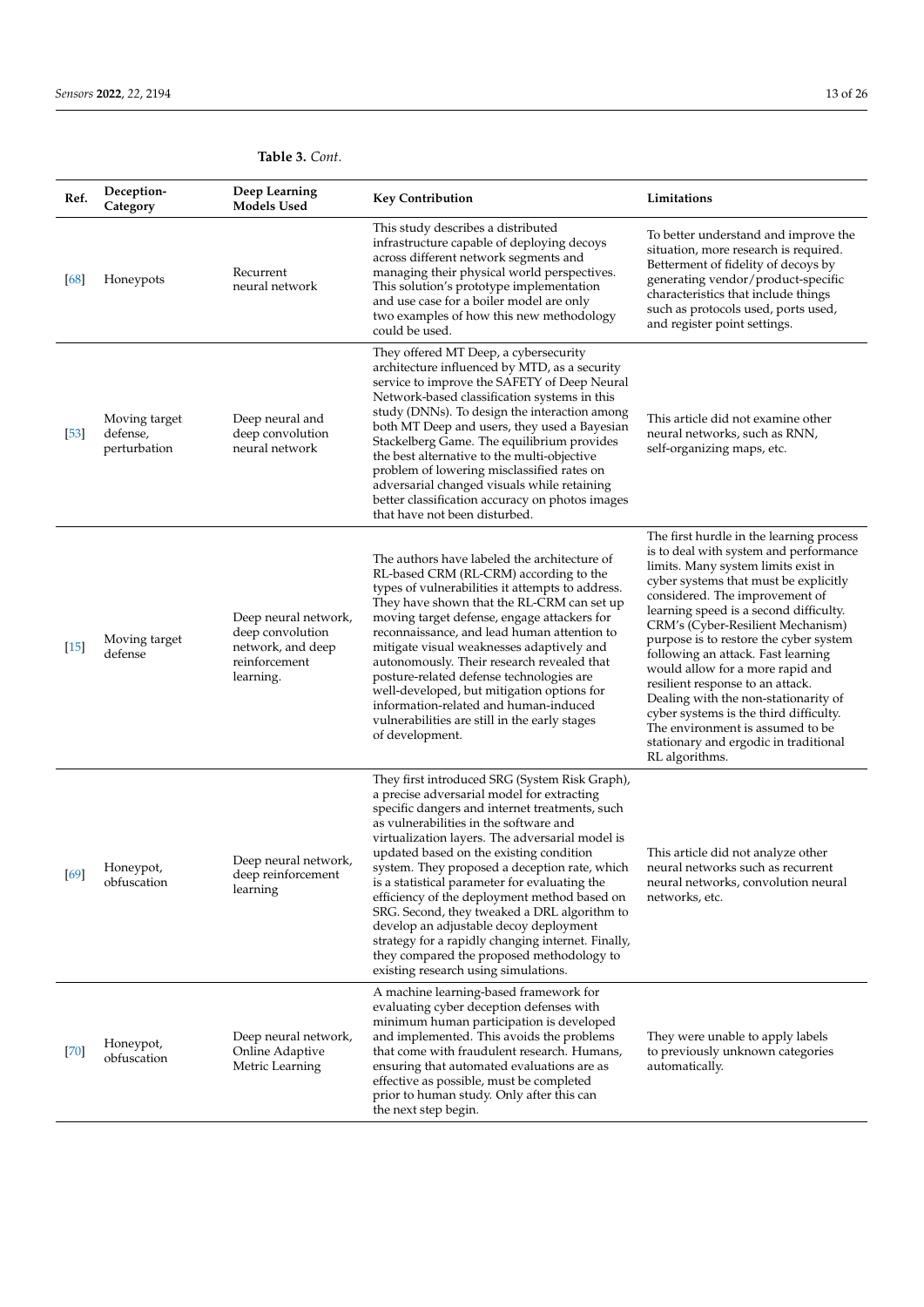**Table 3.** *Cont.*

| Ref.              | Deception-<br>Category   | Deep Learning<br><b>Models Used</b>                 | <b>Key Contribution</b>                                                                                                                                                                                                        | Limitations                                                                                                                                                                                                                                                                                                                                                                                                                                             |
|-------------------|--------------------------|-----------------------------------------------------|--------------------------------------------------------------------------------------------------------------------------------------------------------------------------------------------------------------------------------|---------------------------------------------------------------------------------------------------------------------------------------------------------------------------------------------------------------------------------------------------------------------------------------------------------------------------------------------------------------------------------------------------------------------------------------------------------|
| $\left[31\right]$ | Moving<br>target defense | Deep neural network,<br>deep convolution<br>network | They conducted a thorough study of MTD<br>techniques, their core classifications, important<br>design features, frequent attack behaviors<br>addressed by current MTD techniques, and<br>implementation found in this article. | This article only briefly investigated<br>the relationship between MTD and<br>other defense systems. There has<br>been little research that looks into the<br>influence of MTD on minimizing<br>attacks after the reconnaissance stage.<br>There has not been much research into<br>the best way to use numerous hybrid<br>MTD approaches. Existing MTD<br>methodologies have limitations in<br>monitoring several parameters of a<br>system's quality. |

## **3. Defensive Deception**

*3.1. Datasets Used in Defensive Deception*

Table 4 below lists the various defense deception datasets utilized in various research works. Figure 4 portrays the various methods to implement Defensive Deception.

**Table 4.** List of various Defense Deception datasets.

| Ref.    |      | Year Authors                                                                                    | Dataset Used           | Dataset Size                                           | Format                                | Details about the Dataset/Brief Description                                                                                                                                                                                                                                                                                                                      |
|---------|------|-------------------------------------------------------------------------------------------------|------------------------|--------------------------------------------------------|---------------------------------------|------------------------------------------------------------------------------------------------------------------------------------------------------------------------------------------------------------------------------------------------------------------------------------------------------------------------------------------------------------------|
| $[115]$ | 2012 | Ali Shiravi, Mahbod<br>Tavallaee, Hadi Shiravi,<br>Ali A. Ghorbani,                             | ISCXIDS2012            | 16.1 GB                                                | Testbeds<br>from<br>Wireshark         | This dataset was developed using a dynamic<br>approach. Their strategy is divided into an Alpha<br>profile and a Beta profile. The Alpha profile uses<br>several multi-stage attack patterns to monitor the<br>anomalous part of the dataset. On the other hand,<br>the Beta traffic generator simulates genuine<br>network traffic, including background noise. |
| [116]   | 2013 | Gideon Creech, J. Hu                                                                            | ADFA IDS               | 5951 records                                           | Training<br>and<br>Validation<br>type | The dataset consists of the password brute force<br>of FTP and SSH. It also includes C100 Webshel<br>payload, Linux Meter-preter, Java-based<br>Meterpreter, and attack vectors with 10 attacks<br>per vector.                                                                                                                                                   |
| $[117]$ | 1999 | Salvatore J. Stolfo, Wei Fan,<br>Wenke Lee, Andreas<br>Prodromidis, and Philip<br>K. Chan       | <b>KDD CUP</b><br>1999 | 2 million<br>connection<br>records with<br>41 features | relational                            | It is commonly used as a standard dataset for IDS<br>simulations by researchers.                                                                                                                                                                                                                                                                                 |
| $[118]$ | 2000 | Mahbod Tavallaee,<br>Ebrahim Bagheri, Wei Lu,<br>Ali A. Ghorbani                                | <b>DARPA</b>           | 5000 records                                           | relational                            | The 1999 DARPA Intrusion Detection Examination<br>consisted of an off-line and a real-time intrusion<br>detection evaluation.                                                                                                                                                                                                                                    |
| $[119]$ | 2016 | Prudhvi Ratna Badri Satya,<br>Kyumin Lee, Dongwon Lee,<br>Thanh Tran, Jason<br>(Jiasheng) Zhang | Likes of<br>Facebook   | Records<br>including like<br>are 13,147                | relational                            | A study of fake Facebook Likers obtained from<br>company employees that use the link and<br>honeypot approaches was done. False Likers<br>differed from genuine Likers in terms of liking<br>behaviors, duration, etc.                                                                                                                                           |

*3.2. Perturbation*

Perturbation is a technique for limiting the leakage of sensitive data by inserting noise [20]. A defender can use perturbations to initiate Defensive Deception via external noises [19]. The method used in this article allows clients to access critical data summary facts that are not altered and do not compromise data security. Perturbation could be used to build a detailed counterplan that balances disruption with the potential to deceive the attacker based on the believability of the ploys deployed [36]. Table 5 discusses the classification of several deception categories.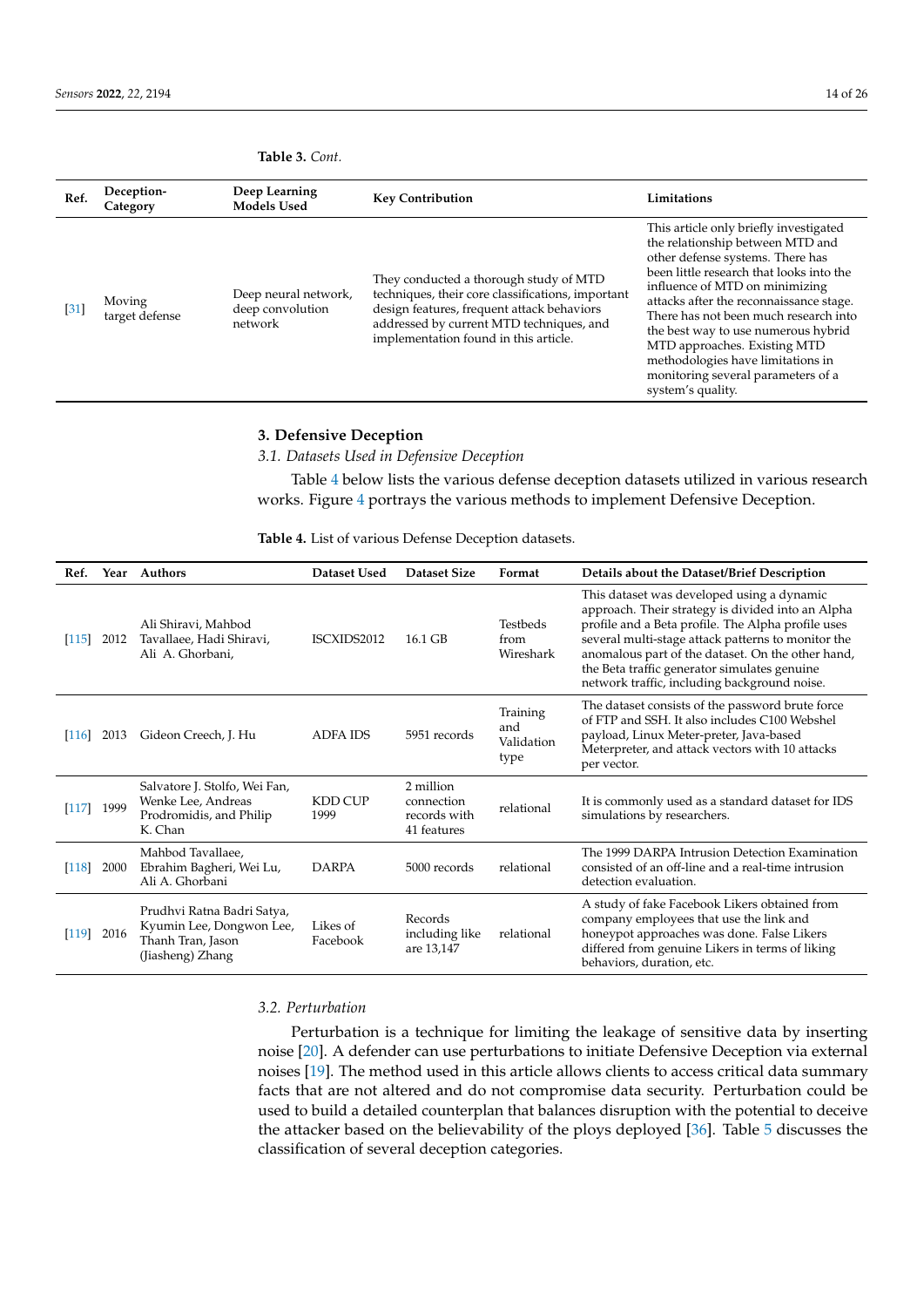

**Figure 4.** Methods to implement Defensive Deception.

| Reference | Year | Deception<br>Technique           | Level of<br>Interaction | Scalability | Resource<br>Level | Goal                                                    | <b>Main Attack</b>                          | <b>Strategy</b>                                       | Domain                                         |
|-----------|------|----------------------------------|-------------------------|-------------|-------------------|---------------------------------------------------------|---------------------------------------------|-------------------------------------------------------|------------------------------------------------|
| $[109]$   | 2019 | False patch<br>technique         | High                    | Yes         | Virtual           | Property<br>preservation                                | Advanced<br>persistent threats              | Incorrect facts;<br>Fraud; imitating                  | Game theory                                    |
| $[110]$   | 2015 | Honeypot,<br>designed lure       | High                    | Limited     | Virtual           | Security for as-<br>sets; identification<br>of attacks  | Probing                                     | Deceiving and<br>imitating                            | Game theory                                    |
| $[111]$   | 2019 | Honeypot                         | Medium                  | Yes         | Hybrid            | Safeguarding as-<br>sets; identification<br>of attacks  | DoS assaults,<br>network drops,<br>and APTs | Deceiving;<br>tries to imitate                        | IoT                                            |
| $[112]$   | 2018 | Honey webs                       | Low                     | Yes         | Virtual           | Preservation<br>of Assets                               | cyberattack                                 | Deceiving;<br>imitating                               | Cloud<br>services from<br>the internet         |
| $[113]$   | 2018 | Deceiving<br>signals             | Competitive             | <b>NA</b>   | Physical          | Protection<br>of resources:<br>monitoring<br>of attacks | Advanced<br>persistent threats              | Misguiding;<br>concealing;<br>imitating;<br>deceiving | N <sub>0</sub><br>domain name<br>was provided. |
| $[114]$   | 2021 | Misleading<br>Network<br>traffic | Dynamic/high NA         |             | Physical          | Assets preservation                                     | Recon/Investigating                         | Disguising;<br>mirroring                              | Cyber-<br>physical<br>system                   |
| $[42]$    | 2016 | Social<br>Honeypot               | High                    | <b>NA</b>   | Virtual           | Identifying<br>the adversary                            | The malevolent<br>demeanor of<br>a user     | Imitating                                             | A domain is<br>not specified                   |

**Table 5.** Classification of several deception categories.

## *3.3. Moving Target Defense*

Moving target defense can also be used to build an RL-CRM (Reinforcement learning— Cyber-resilient mechanisms) that attracts jammers to attack a bogus route to safeguard actual communication [15]. MTD is related to Defensive Deception in that it aims to enhance attackers' confusion or ambiguity, preventing them from escalating or failing their attacks to the next level. The major difference is that MTD does not actively mislead attackers with misleading information, whereas Defensive Deception frequently entails using fake items or details to cause aggressors to generate false ideas and be tricked into making inefficient or weak attack judgments. MTD's major trait is that it focuses on modifying system configurations with greater understanding and efficiency, whereas Defensive Deception focuses on changing the attacker's perspective [25]. An MTD's purpose in altering the Prevention Surface is to keep the attacker unsure of the defense mechanism in place, forcing the adversary to invest more resources and devise more complicated techniques to unencrypt the data. SDN (Software Defined Networking) architecture may be vertically divided into three tiers: data, control and application plane. When utilizing a Moving Target Defense that switches among several configurations, one would like to think that it improves the integrity of the implemented system while having no detrimental influence on legitimate users' efficiency. Quantitative analysis based on usability and security metrics has been used for the same. During the creation, installation, and assessment of Moving Target Defenses, their classification had aided in finding several areas that had been underexplored (MTDs). Although difficult to implement, the mobility of multiple platforms within a single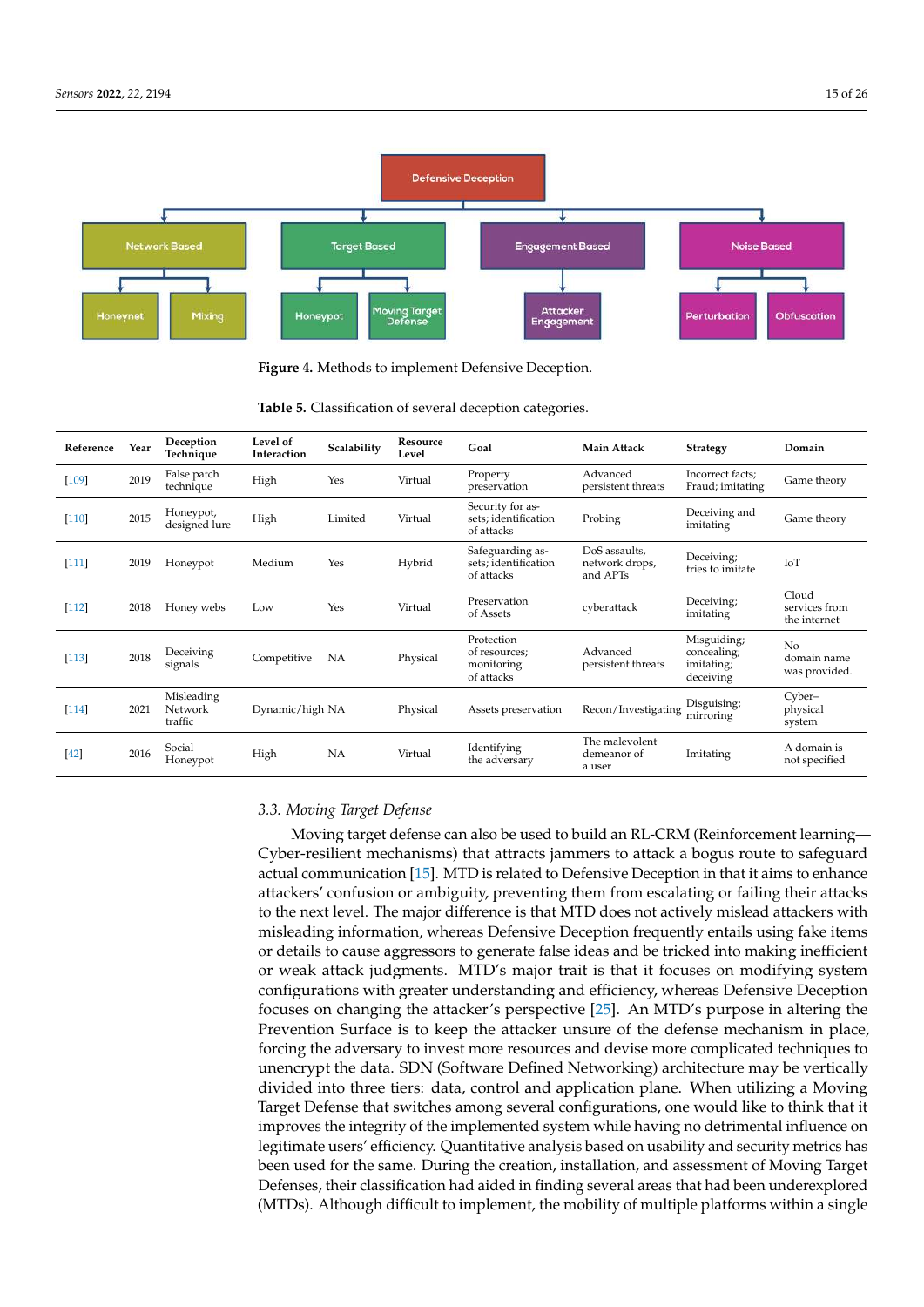framework can provide more security benefits than a single platform movement. In order to research in this field, one must first discover sets of setups that are consistent (in terms of performance) across multiple surfaces. They attempted to classify a variety of existing works using this nomenclature. E.g., in a project, a MTD is a defense used for the mobility of detecting surfaces with fixed cycle flipping framed as a multi-stage game that simulates basic use cases and assesses the security and performance of various defenses in these situations. They also discovered that hierarchical techniques such as Software Defined Networking aid in implementing MTD remedies with little networking performance effect [30]. Moving target defense can also be used to build an RL-CRM (Reinforcement learning—Cyber-resilient mechanisms) that attracts jammers to attack a bogus route to safeguard actual communication [15].

#### *3.4. Obfuscation*

Obfuscation defenses divert an enemy's resources by displaying and diverting them to decoy targets rather than the network's genuine resources and providing fake data mixed with real (i.e., valuable) data [20]. The main goal of obfuscation is to slow down the attacker's movement within the network and systems [21]. A leader–follower game (also known as the Stackelberg game) was modeled between an obfuscation technique designer and a possible attacker. To counter optimum inference attacks, the authors devised adaptive techniques. They anticipated that when consumers share sensitive data with untrustworthy entities, they will take precautions to secure it. This allows users to disguise data before sharing it by adding noises. The attacker has access to sensitive user information and obfuscation-related noises [59]. Data obfuscation has several advantages over other DD approaches, including honey-x techniques, which are designed to deceive enemies into making suboptimal or weak attack decisions by providing incorrect information, ease of deployment, and minimal cost. Adding noise to normal data, on the other hand, can confuse a defender or a legal user.

On the other hand, most data obfuscation research focuses on developing a strategy for hiding real information rather than detecting an attacker [25]. SA (Sensitivity analysis) examines how perturbed instances of the method's input affect the outcome for any particular methodology. With its random input weights, ELM produces a consistent SA, demonstrating the validity of ELM as a classifier in general and SA in particular [64].

#### *3.5. Mixing*

Mixing is a concept used in security and privacy techniques to limit likability. Mixing solutions employ exchange systems to avoid direct connectivity among networks [20]. While bait-based fraud can help increase intrusion detection by capturing additional data during the Deception, there is no guarantee of success because the assailants will not be engaged in the bait. Furthermore, if more vital information is utilized as bait to lure attackers more efficiently, the bait itself raises danger when competent attackers might deduce signs of system weaknesses based on the baits they have investigated. As a result, combining real and false information to avoid a major danger, such as semi-bait-based deceit, may be a realistic option [25,60].

#### *3.6. Honey-x*

Most honey-x tactics (e.g., honey files, honeypots, and honey tokens) are designed to deceive enemies into making suboptimal or weak attack decisions by providing incorrect information. This will necessitate the implementation of additional processes or procedures to ensure that ordinary users or defenders are not misled [25]. Honey-x deception methods related to the employment of various technologies such as honey patches, honeypots and other network assets with advanced monitoring capabilities allow network administrators to decipher details about intruders while masquerading as genuine network assets [20]. Honeypots are legal traps placed in a network to detect or deflect unauthorized access to a system. Honeypots are useful tools in understanding an attacker's intentions [22].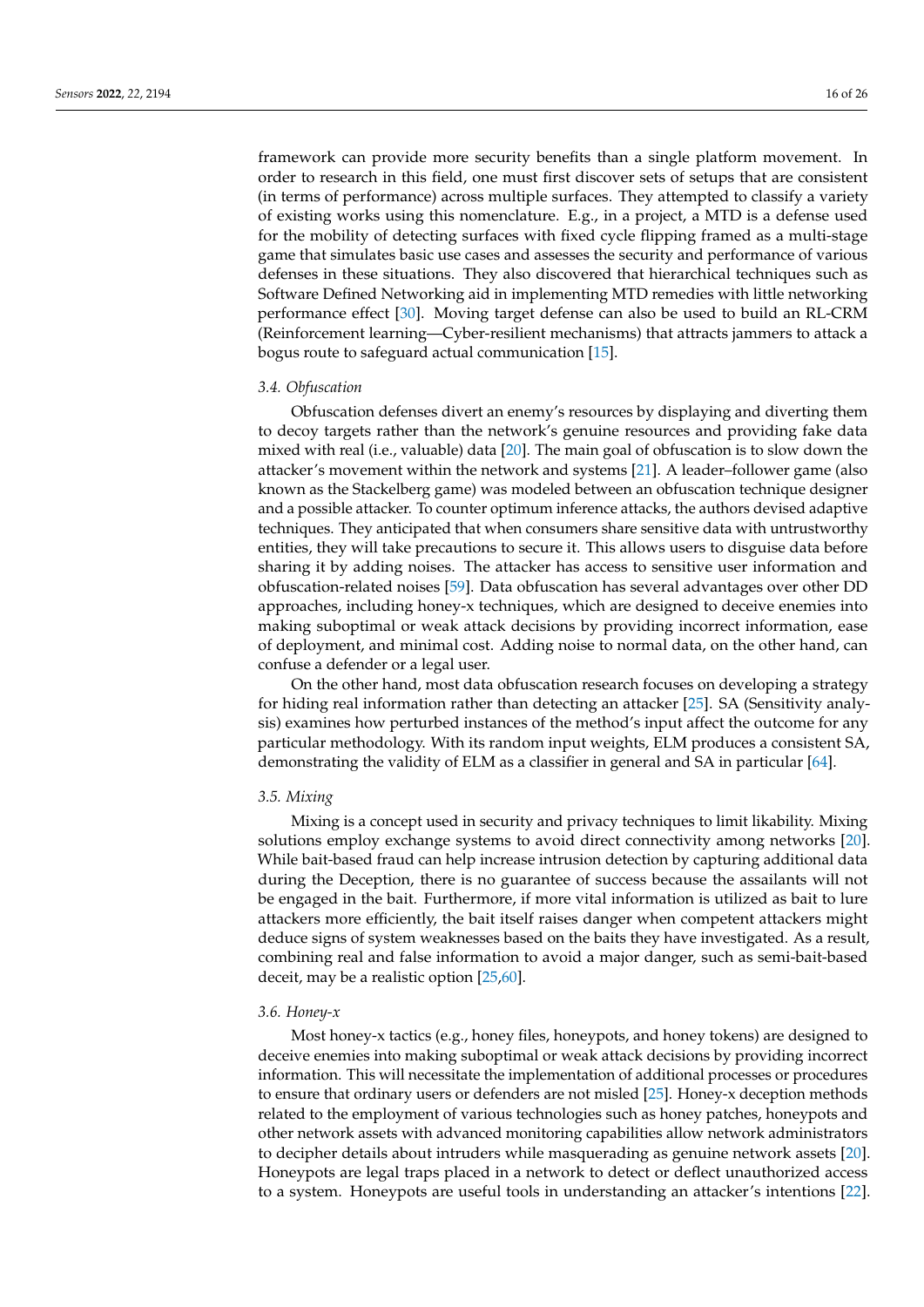Honeypots are all tools that pull an attacker into a location where the security team wants them to go to assess their purpose and guide them to do things that might expose them to what they are trying to do [21].

## *3.7. Attacker Engagement*

Attacker Engagement entails using feedback to change attacker behavior over time, squandering their efforts while enabling network managers to perform counterintelligence actions [20]. The majority of game-theoretic deception models are static games or singleshot dynamic games. However, some preliminary research has looked into multi-period games. They referred to games with many periods as "dynamic" and referred to these interactions as "attacker engagement" [6]. They used a one-sided randomized game to model the attacker. States correspond to network layers in order from left to right. As a result, the attacker remains unnoticed. Rather than ejecting the attacker, the Defense determines when to engage the attacker and gain information [60]. The authors of the paper [6] provided a list of articles that looked into mimesis. Articles mentioned by them on the left-hand side look at honey-x, whereas articles mentioned by them on the righthand side focus on attacker engagement. There is no one-to-one correspondence between deception species and games. Two alternative methodologies are used to model honeyx. One method employs signaling games to stress the attacker's beliefs about whether systems are normal or honeypots. Bayesian Nash games are used in the other strategy. This method is based on resource allocation difficulties, and it results in an overall network design that is best for the Defense. The paper [6] lists three approaches for attacker engagement: multiple-period games, the interaction between games and MDPs (Markov Decision Process), one-sided stochastic games.

## **4. Open Problems in CI-Enabled Defensive Deception**

The following Figure 5 illustrates the Open Problems in CI-enabled Defensive Deception.



**Figure 5.** Open Problems in CI-enabled Defensive Deception.

While we can profit from modeling simple attack processes such as active reconnaissance or security breaches, deploying game-theoretic DD in real-world systems and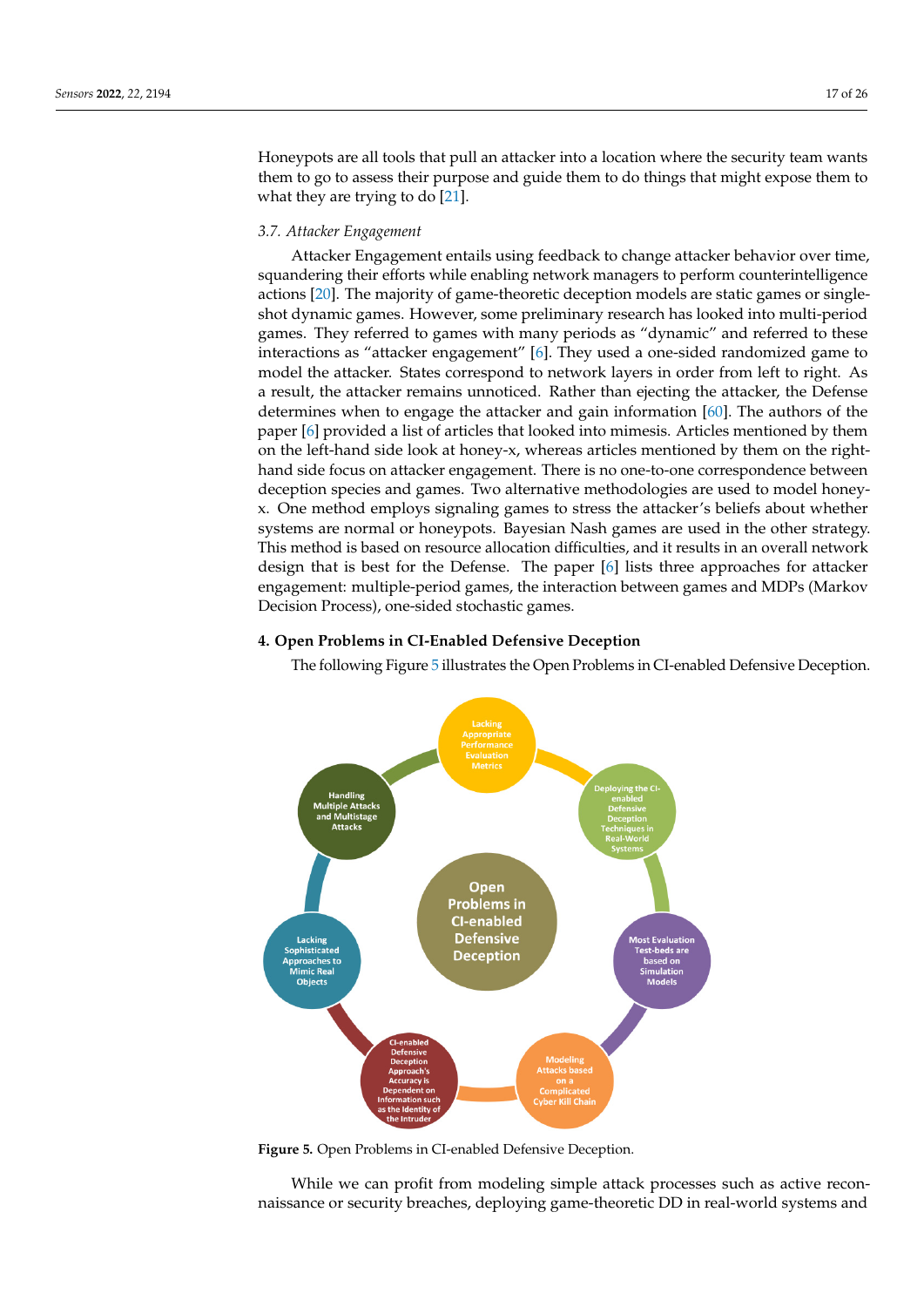modeling attacks based on a complicated cyber death chain remains difficult. Research has been sparse and has primarily concentrated on reconnaissance assaults in other fields. Large volumes of traffic flow data can be generated in IoT and SDN systems, which can be leveraged to train machine learning models to identify attackers. However, existing DD techniques for those domains do not include machine learning [25].

New security vulnerabilities to machine learning and deep learning algorithms emerge regularly. Even though many learning frameworks, algorithms, and optimisation mechanisms have been suggested, research into learning models' security is still in its early stages. As a result, machine learning techniques are vulnerable to various threats; hence a Defensive Deception employed with ML/DL can compromise [29].

Despite attempts to include adversarial samples in training models and improve the resilience of learning algorithms, these solutions are still incapable of solving the frequency of operation. As a result, research on safe deep learning models, such as Bayes, deep networks incorporating prior information, will be particularly intriguing soon [29].

Designing safe learning algorithms necessitates balancing security, generalization performance and cost. In general, a higher level of security results in a higher overhead or even a lower prediction accuracy of learning algorithms, which makes their implementation more difficult. Implementation of security strategies with less overhead and cost remains a challenge [29].

The efficiency of machine-learning-based deception strategies is dependent on the availability of information about the attacker, their techniques and their targets. In practice, the Defense lacks access to such information, substantially limiting the training of Machine Learning classifiers and detectors. Furthermore, models such as these are frequently presumed when the attacker behaves properly toward its intended victim. However, the efficiency of deception tactics may not be easily quantified if an attacker chooses to fool a defender to remain stealthy [75,76].

It is easier to set up simple deception tactics than configuring and applying security controls to all information systems' resources. Deception of vital information systems should be given priority. The methods are not difficult, but they require consideration when choosing from the many available options. Implementing deception on certain resources can be challenging and require much expertise to implement and maintain correctly.

The determination of time period, which is the amount of time after which we enforce the MTD in case of an attack, is in general highly specific and constant. Determining an appropriate time period that could be changed according to the situations remains a difficult task [30].

Conflicting security policies which could occur during the deployment of Defensive Deception techniques must be carefully analyzed, as such conflicts may lead to the loss of genuine user packets or the introduction of new attack vectors. Although some research has attempted to discover security policy conflict in the case of a SDN-managed cloud network, it is not immediately evident how it may be applied to MTDs [30] and other Defensive Deception technologies.

#### **5. Future Directions in Defensive Deception**

The following Figure 6 illustrates the Future Directions in CI-enabled Defensive Deception.

## *5.1. Honeypot*

We need more parameters to judge the efficiency of honeypot techniques. Honeypot quality has been assessed mostly based on detection rate, even though Honeypot's primary function is to safeguard assets and identify threats. As a result, better metrics for measuring the responsibilities of both defending assets and detecting threats should be developed. An attacker's perceived level of uncertainty, the number of missed sensitive resources by intruders, the number of attack pathways discovered using honeypots, or the number of vital network elements assaulted are all examples of metrics. Furthermore, for the Defense to choose an appropriate method based on various variables, such as those of numerous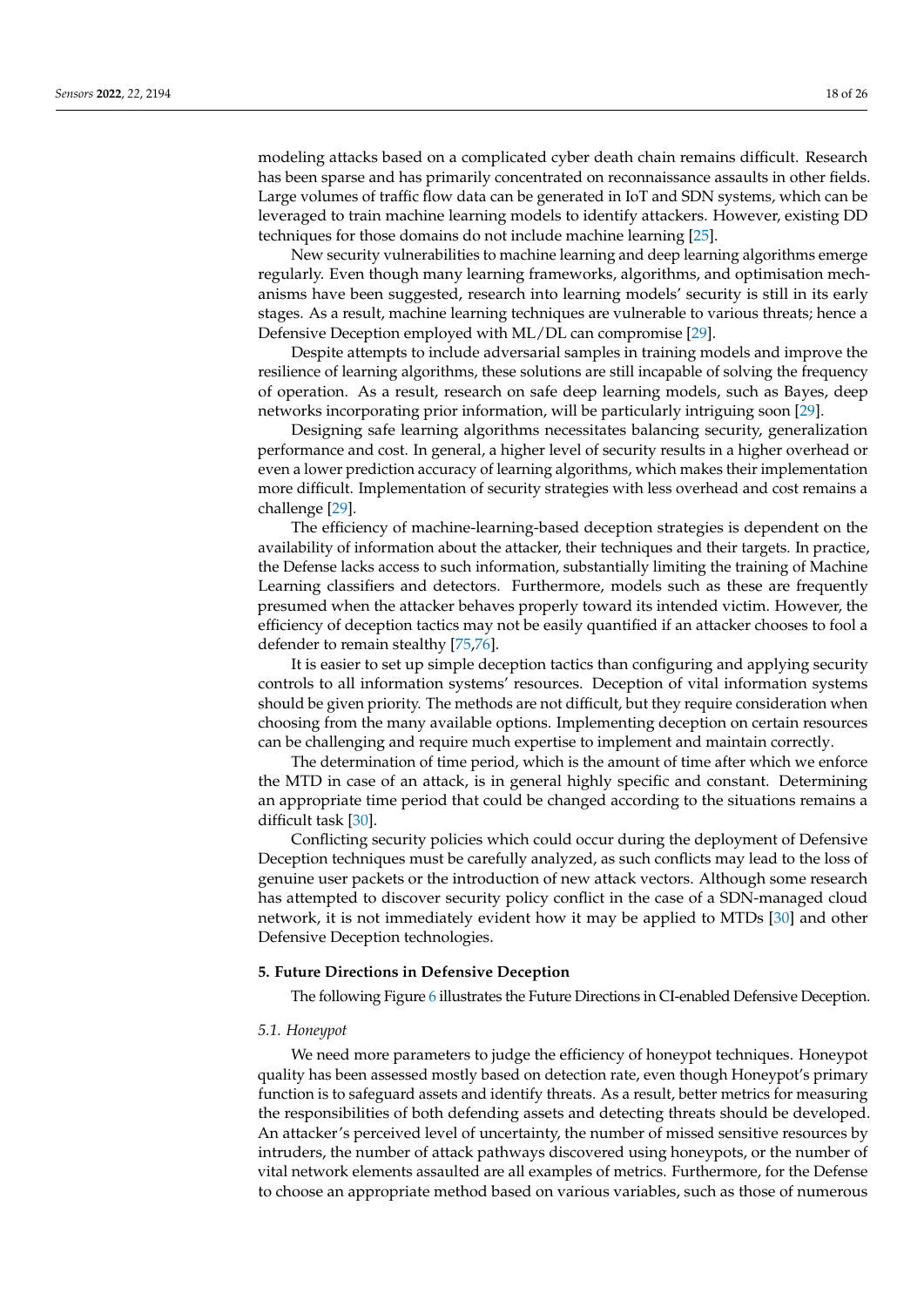parameters such as targets, the efficiency of running honeypot technologies, or productivity deterioration due to deception installation, must be addressed. Additionally, the attack data should be utilized to analyze intruders and generate honey sources. The only metric that captures ML-based honeypots so far is classification accuracy. Additional metrics for ML-based DD approaches, such as creating misleading traffics and network topologies, should be created. Completely automated Deception is ideal for ML-based Defensive Deception tactics such as producing deceptive traffics and network architectures.



**Figure 6.** Future directions in Defensive Deception.

# *5.2. Moving Target Defense*

Some of the unexplored areas of MTD that can be further researched are as follows: Most of the MTDs developed today primarily focus on computers and computer networks.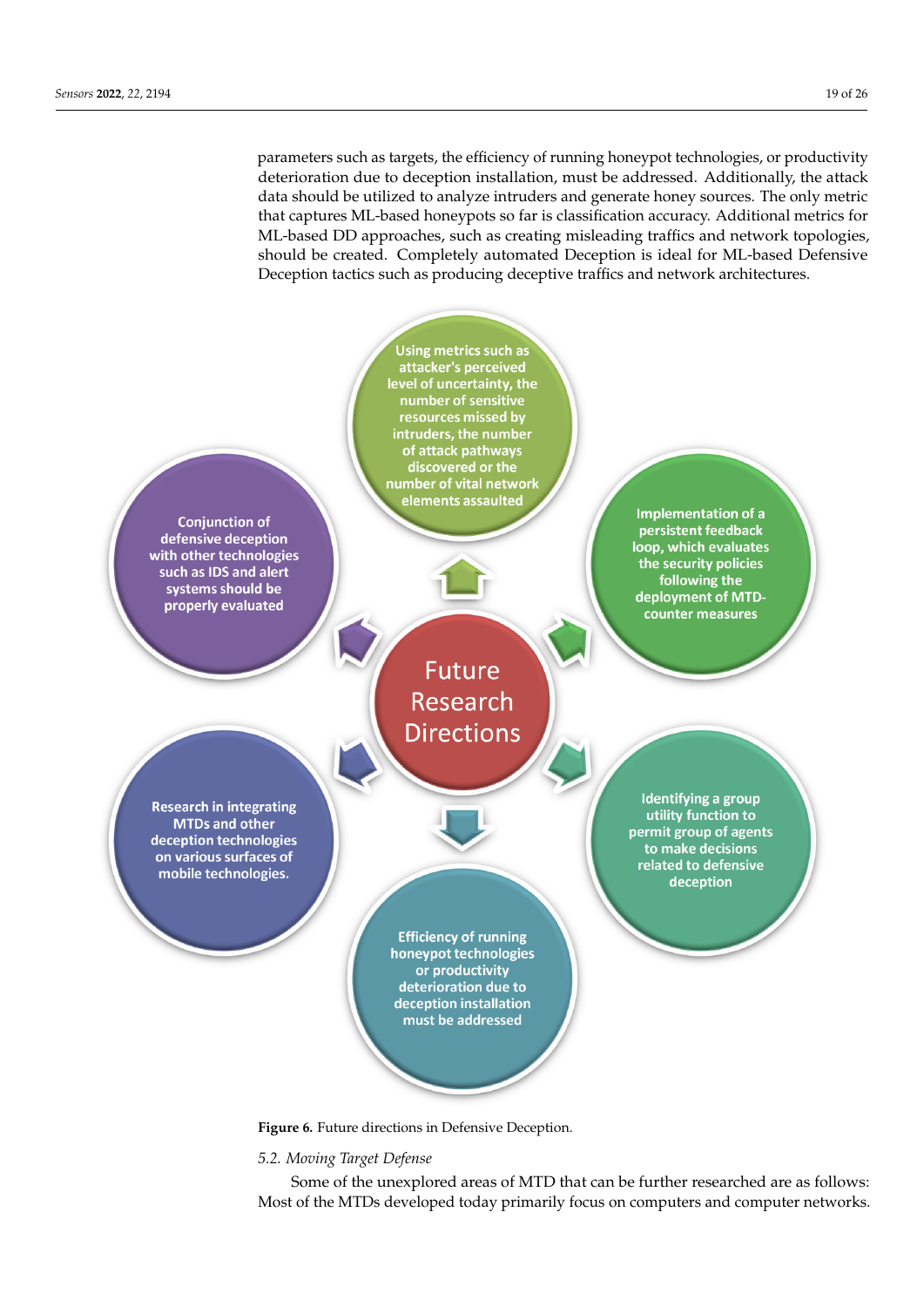Research in integrating MTDs on various surfaces of mobile technologies and networks could be beneficial [30]. Apart from this, we need research to determine reasonable periods. Instead of keeping it constant, the time period must be changed based on the attack model [30].

#### *5.3. Other Future Directions*

The success of a Defensive Deception strategy should be measured by how successfully it misleads intruders. To judge the degree of deceit, the intruder's perspective and tactics should depend on its belief in the defender's actions. On the other hand, current research frequently uses system metrics as a substitute for evaluating the performance of a defender's deceptive strategy [72,73].

Furthermore, deception tactics should not always be used in conjunction with traditional protection services such as intrusion detection, prevention, and alert systems [74]. This is because particular combinations of deploying tactics with traditional security services, for example, employing honeypots in conjunction with intrusion detection and prevention systems, might generate an inefficient overlapping effect. As a result, we should devise a more systematic technique for using both defense services synergistically to provide cost-effective defense services [74].

When dealing with Defensive Deception technologies, a clear understanding and proper compliance of various legal security policies are difficult. To address this, we can implement a persistent feedback loop that evaluates the security policies following the deployment of MTD countermeasures. This can be accomplished by assuring end-to-end regression and integration testing for numerous network traffic instances. Another option is to simulate policy conflicts that may develop as part of the MTD modeling process. This would help us foresee the policy contradictions in case of an MTD deployment, and we can make changes accordingly [30].

Furthermore, greater research into the implications of adaptable cyber Deception and attacker expertise is required. In the future, there is a need to identify a theory of group utility function to permit groups of agents to make decisions. It will focus on automatic deception packet creation, delivery mechanism development and the resultant deception model. It will also examine if any unique defensive deception tactics or counter-deception techniques exist in the cyber environment.

#### **6. Conclusions**

The struggle for supremacy is being conducted on both sides as artificial intelligence and machine learning continue to progress at a breakneck pace for good and bad purposes [78]. With so much research and development in these fields, increased computational power, the volume and access to enormous amounts of data, and hyper interconnectivity are the mechanisms via which AI and ML advances benefit. Deception-based defenses are potent weapons that have been proven to work in various domains. Their efficacy is based on the fact that they are programmed to exploit key biases to appear realistic but misleading substitutes to the hidden reality [79–108]. As a result, one will require a thorough understanding of both offensive and defensive trickery to implement a perfect Deception strategy.

Such methods give defenders a tactical advantage by learning further about their enemies, limiting secondary information breaches in their systems, and better understanding their attackers. The effects of adaptive Defensive Deception on an automated attacker are compared in this study. This article demonstrated how an autonomic system could manage a Defensive Deception system. As examples, certain procedures and methods are offered to investigate proposals and solutions to specific fraud detection and prevention issues.

AI/MLS models have already proven to be a benefit and a burden in the cybersecurity field. Consequently, current cybersecurity measures are expected to become obsolete, forcing the creation of new countermeasures. Deception tactics based on machine learning that learn and recognize can be a great tool to automatically deploy and maintain the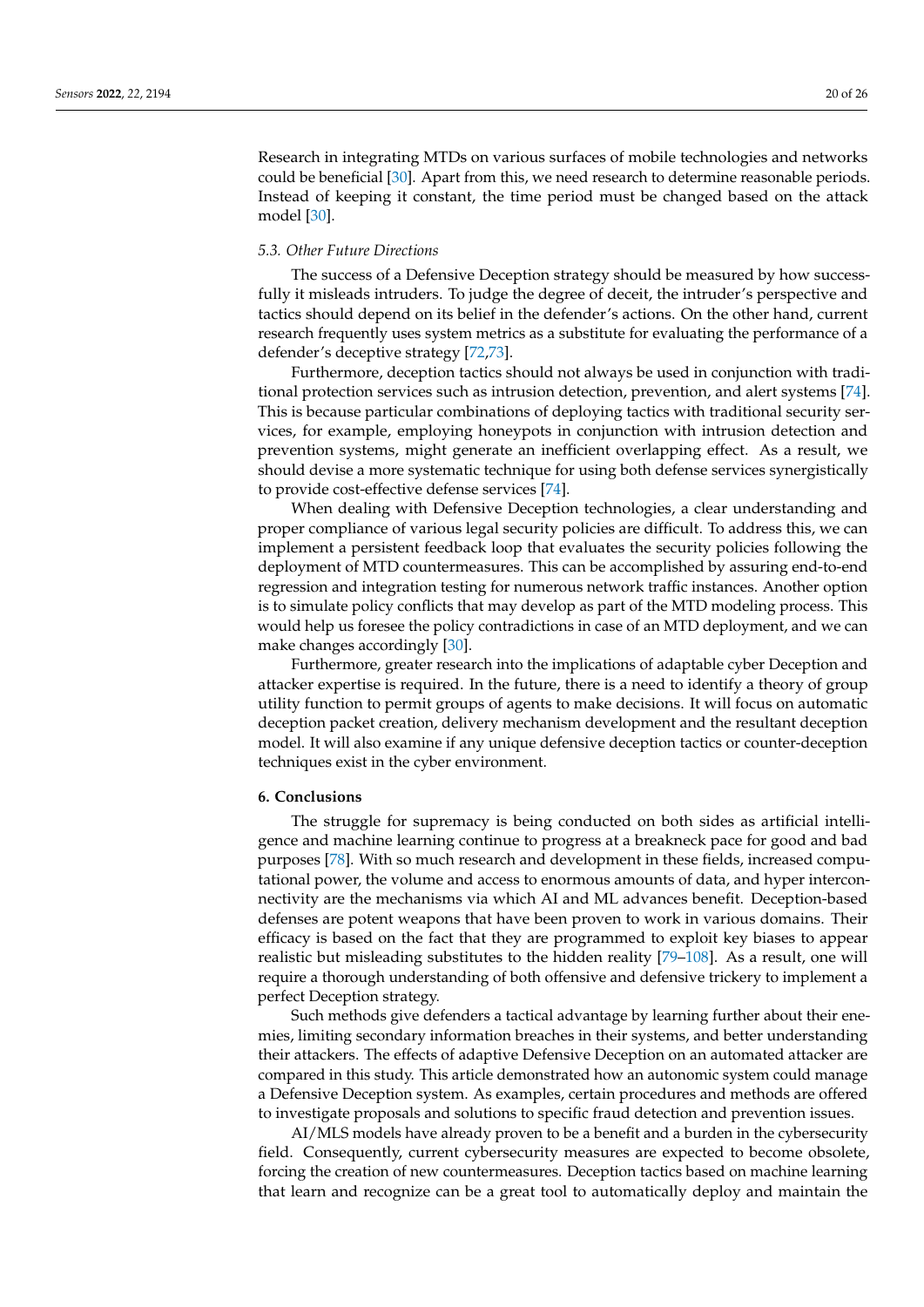Deception frameworks. Machine Learning can improve Deception by taking into account various factors such as:

- 1. We must think about the types of datasets used to construct deception tactics.
- 2. Good datasets for replicating actual things and evaluating false items are required to create plausible fake objects.
- 3. ML-based deception tactics should use appropriate metrics to capture their effectiveness and efficiency.

Unlike typical defense methods, Deception entails some risk because it necessitates certain contacts with attackers to confuse or mislead them. It is unavoidable to accept the risk if the purpose of protection necessitates long-term Deception. As mentioned in our future direction, DD should be used with other legacy defensive techniques such as intrusion prevention or detection with proper precations to minimize an overabundance of risk. Moving target defense (MTD) or obfuscation tactics have a similar purpose to Deception in creating attackers' confusion or doubt. Deception, on the other hand, would produce fake objects or information to deceive an attacker's cognitive perspective or create a false notion, causing the attacker to pick a sub-optimal or bad attack technique, except for obfuscation or MTD, which modifies configuration settings or data based on the current resources of a system. Hence these properties must be considered when we want to deploy MTD or obfuscation as defence [72,77]. Overall, when we employ CI-enabled techniques such as ML/DL in proper conjunction with Defensive Deception, we can safely protect our resources in a very effective manner. However, at the same time, when the CI techniques are implemented blindly without proper consideration of resources or a final goal, it would not result in decreased protection but would also cause a huge wastage of resources.

**Author Contributions:** Conceptualization, K.S.; methodology, K.S.; software, U.C.; validation, J.T.S.; formal analysis, A.G.; investigation, P.V.M. and S.D.; resources, U.C., and K.S.; data curation, A.G.; writing—original draft preparation, P.V.M., S.D., A.G. and K.S.; writing—review and editing, U.C., K.S. and J.T.S.; visualization, U.C. and K.S.; supervision, K.S.; project administration, J.T.S.; funding acquisition, J.T.S. All authors have read and agreed to the published version of the manuscript.

**Funding:** This work was supported by the National Research Foundation of Korea (NRF) grant funded by the Korea government (MSIT) (No. 2020R1A2C1012187, 50%), the Institute of Information & communications Technology Planning & Evaluation (IITP) grant funded by the Korea government (MSIT) (No.2021000493, 5G Massive Next Generation Cyber Attack Deception Technology Development, 50%).

**Institutional Review Board Statement:** Not applicable.

**Informed Consent Statement:** Not applicable.

**Data Availability Statement:** Not applicable.

**Conflicts of Interest:** The authors declare no conflict of interest.

#### **References**

- 1. Li, J.H. Cyber security meets artificial intelligence: A survey. *Front. Inf. Technol. Electron. Eng.* **2018**, *19*, 1462–1474. [CrossRef]
- 2. Yang, K.C.; Varol, O.; Davis, C.A.; Ferrara, E.; Flammini, A.; Menczer, F. Arming the public with artificial intelligence to counter social bots. *Hum. Behav. Emerg. Technol.* **2019**, *1*, 48–61. [CrossRef]
- 3. Jean-Philippe, R. Enhancing Computer Network Defense Technologies with Machine Learning and Artificial Intelligence. Ph.D. Thesis, Utica College, Utica, NY, USA, 2018.
- 4. Dilek, S.; Çakır, H.; Aydın, M. Applications of artificial intelligence techniques to combating cyber crimes: A review. *arXiv* **2015**, arXiv:1502.03552. [CrossRef]
- 5. Zeadally, S.; Adi, E.; Baig, Z.; Khan, I.A. Harnessing artificial intelligence capabilities to improve cybersecurity. *IEEE Access* **2020**, *8*, 23817–23837. [CrossRef]
- 6. Pawlick, J.; Colbert, E.; Zhu, Q. A game-theoretic taxonomy and survey of Defensive Deception for cybersecurity and privacy. *ACM Comput. Surv. (CSUR)* **2019**, *52*, 1–28. [CrossRef]
- 7. Layton, P. Fighting Artificial Intelligence Battles: Operational Concepts for Future AI-Enabled Wars. *Network* **2021**, *4*, 20.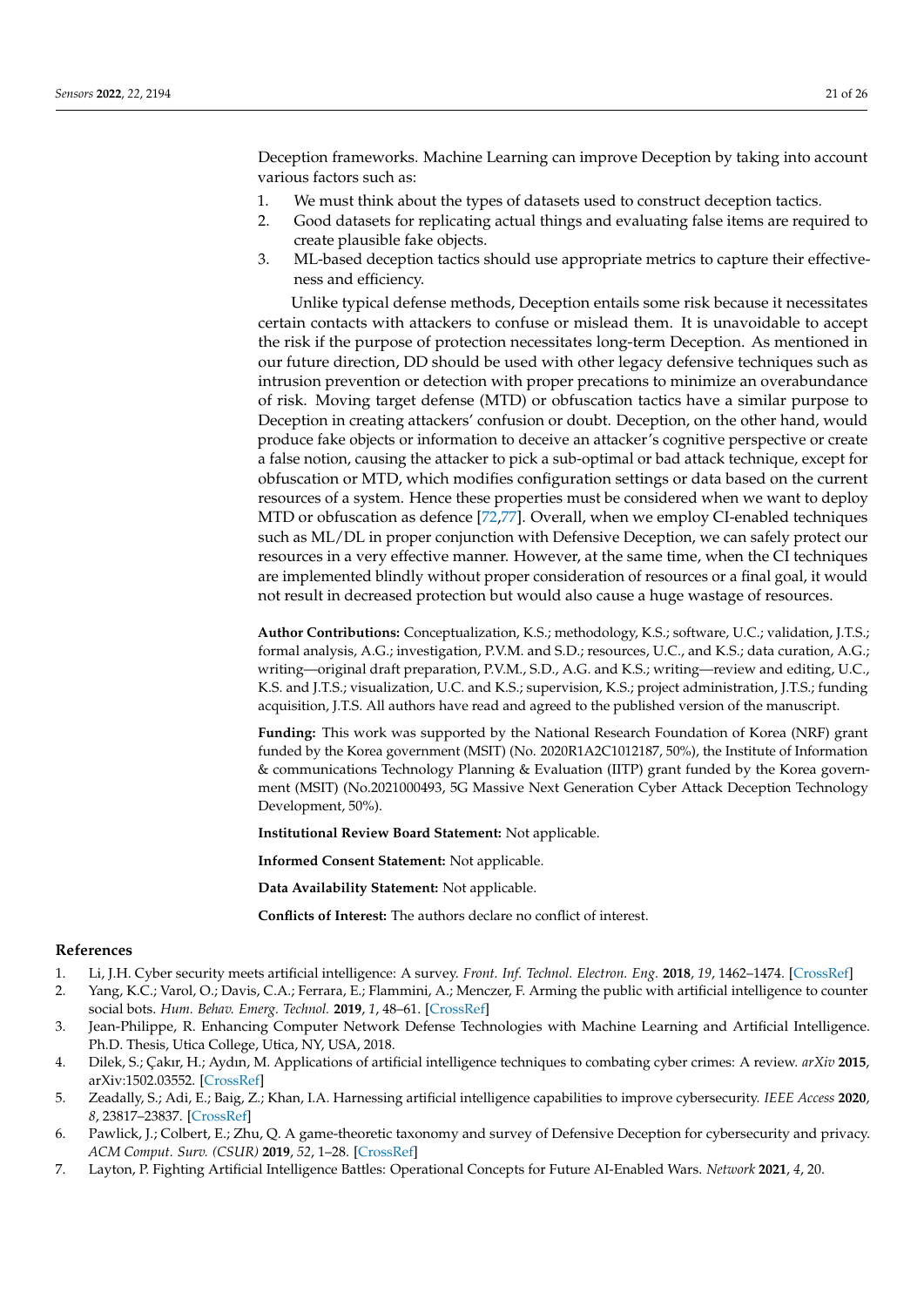- 8. Landsborough, J.; Carpenter, L.; Coronado, B.; Fugate, S.; Ferguson-Walter, K.; Van Bruggen, D. Towards Self-Adaptive Cyber Deception for Defense. In Proceedings of the HICSS (Hawaii International Conference on System Sciences), Online, 5–8 January 2021; pp. 1–10.
- 9. King, T.C.; Aggarwal, N.; Taddeo, M.; Floridi, L. Artificial intelligence crime: An interdisciplinary analysis of foreseeable threats and solutions. *Sci. Eng. Ethics* **2020**, *26*, 89–120. [CrossRef]
- 10. Kotenko, I. Multi-agent modelling and simulation of cyber-attacks and cyber-defense for homeland security. In Proceedings of the 2007 4th IEEE Workshop on Intelligent Data Acquisition and Advanced Computing Systems: Technology and Applications, Dortmund, Germany, 6–8 September 2007; pp. 614–619.
- 11. Rowe, N.C.; Rothstein, H.S. Two taxonomies of Deception for attacks on information systems. *J. Inf. Warf.* **2004**, *3*, 27–39.
- 12. Behdad, M.; Barone, L.; Bennamoun, M.; French, T. Nature-inspired techniques in the context of fraud detection. *IEEE Trans. Syst. Man Cybern. Part C* **2012**, *42*, 1273–1290. [CrossRef]
- 13. Happa, J.; Bashford-Rogers, T.; van Rensburg, A.J.; Goldsmith, M.; Creese, S. Deception in Network Defenses using unpredictability. *Digit. Threat. Res. Pract.* **2021**, *2*, 29. [CrossRef]
- 14. Vinayakumar, R.; Soman, K.P.; Poornachandran, P.; Sachin Kumar, S. Detecting Android malware using long short-term memory (LSTM). *J. Intell. Fuzzy Syst.* **2018**, *34*, 1277–1288. [CrossRef]
- 15. Huang, Y.; Huang, L.; Zhu, Q. Reinforcement learning for feedback-enabled cyber resilience. *arXiv* **2021**, arXiv:2107.00783. [CrossRef]
- 16. Sadgali, I.; Sael, N.; Benabbou, F. Performance of machine learning techniques in the detection of financial frauds. *Procedia Comput. Sci.* **2019**, *148*, 45–54. [CrossRef]
- 17. Xiao, Q. Technology review-biometrics-technology, application, challenge, and computational intelligence solutions. *IEEE Comput. Intell. Mag.* **2007**, *2*, 5–25. [CrossRef]
- 18. Hassan, A.K.I.; Abraham, A. Computational intelligence models for insurance fraud detection: A review of a decade of research. *J. Netw. Innov. Comput.* **2013**, *1*, 341–347.
- 19. Huang, L.; Zhu, Q. A dynamic games approach to proactive defense strategies against advanced persistent threats in cyberphysical systems. *Comput. Secur.* **2020**, *89*, 101660. [CrossRef]
- 20. Cifranic, N.; Hallman, R.A.; Romero-Mariona, J.; Souza, B.; Calton, T.; Coca, G. Decepti-SCADA: A cyber deception framework for active Defense of networked critical infrastructures. *Internet Things* **2020**, *12*, 100320. [CrossRef]
- 21. Gurr, J.J. Deceptive Machine Learning for Offense and Defense Targeting Financial Institutions. Ph.D. Thesis, Utica College, Utica, NY, USA, 2018.
- 22. Kiwia, D.; Dehghantanha, A.; Choo, K.K.R.; Slaughter, J. A cyber kill chain based taxonomy of banking Trojans for evolutionary computational intelligence. *J. Comput. Sci.* **2018**, *27*, 394–409. [CrossRef]
- 23. Rowe, N.C. A model of Deception during cyber-attacks on information systems. In Proceedings of the IEEE First Symposium onMulti-Agent Security and Survivability, Drexel, PA, USA, 31 August 2004; pp. 21–30.
- 24. Sharma, A.; Panigrahi, P.K. A review of financial accounting fraud detection based on data mining techniques. *arXiv* **2013**, arXiv:1309.3944. [CrossRef]
- 25. Zhu, M.; Anwar, A.H.; Wan, Z.; Cho, J.H.; Kamhoua, C.A.; Singh, M.P. A survey of Defensive Deception: Approaches using game theory and machine learning. *IEEE Commun. Surv. Tutor.* **2021**, *23*, 2460–2493. [CrossRef]
- 26. Kamoun, F.; Iqbal, F.; Esseghir, M.A.; Baker, T. AI and machine learning: A mixed blessing for cybersecurity. In Proceedings of the 2020 International Symposium on Networks, Computers and Communications (ISNCC), Montreal, QC, Canada, 20–22 October 2020; pp. 1–7.
- 27. Demertzis, K.; Iliadis, L. A bio-inspired hybrid artificial intelligence framework for cyber security. In *Computation, Cryptography, and Network Security*; Springer: Cham, Switzerland, 2015; pp. 161–193.
- 28. Goethals, P.L.; Hunt, M.E. A review of scientific research in defensive cyberspace operation tools and technologies. *J. Cyber Secur. Technol.* **2019**, *3*, 1–46. [CrossRef]
- 29. Liu, Q.; Li, P.; Zhao, W.; Cai, W.; Yu, S.; Leung, V.C. A survey on security threats and defensive techniques of machine learning: A data driven view. *IEEE Access* **2018**, *6*, 12103–12117. [CrossRef]
- 30. Sengupta, S.; Chowdhary, A.; Sabur, A.; Alshamrani, A.; Huang, D.; Kambhampati, S. A survey of moving target defenses for network security. *IEEE Commun. Surv. Tutor.* **2020**, *22*, 1909–1941. [CrossRef]
- 31. Cho, J.H.; Sharma, D.P.; Alavizadeh, H.; Yoon, S.; Ben-Asher, N.; Moore, T.J.; Nelson, F.F. Toward proactive, adaptive Defense: A survey on moving target defense. *IEEE Commun. Surv. Tutor.* **2020**, *22*, 709–745. [CrossRef]
- 32. Sharma, P.; Sarma, K.K.; Mastorakis, N.E. Artificial Intelligence Aided Electronic Warfare Systems-Recent Trends and Evolving Applications. *IEEE Access* **2020**, *8*, 224761–224780. [CrossRef]
- 33. Huang, G.B.; Zhu, Q.Y.; Siew, C.K. Extreme learning machine: Theory and applications. *Neurocomputing* **2006**, *70*, 489–501. [CrossRef]
- 34. Mohanta, B.K.; Jena, D.; Satapathy, U.; Patnaik, S. Survey on IoT security: Challenges and solution using machine learning, artificial intelligence and blockchain technology. *Internet Things* **2020**, *11*, 100227. [CrossRef]
- 35. Gupta, C.; Johri, I.; Srinivasan, K.; Hu, Y.-C.; Qaisar, S.M.; Huang, K.-Y. A Systematic Review on Machine Learning and Deep Learning Models for Electronic Information Security in Mobile Networks. *Sensors* **2022**, *22*, 2017. [CrossRef]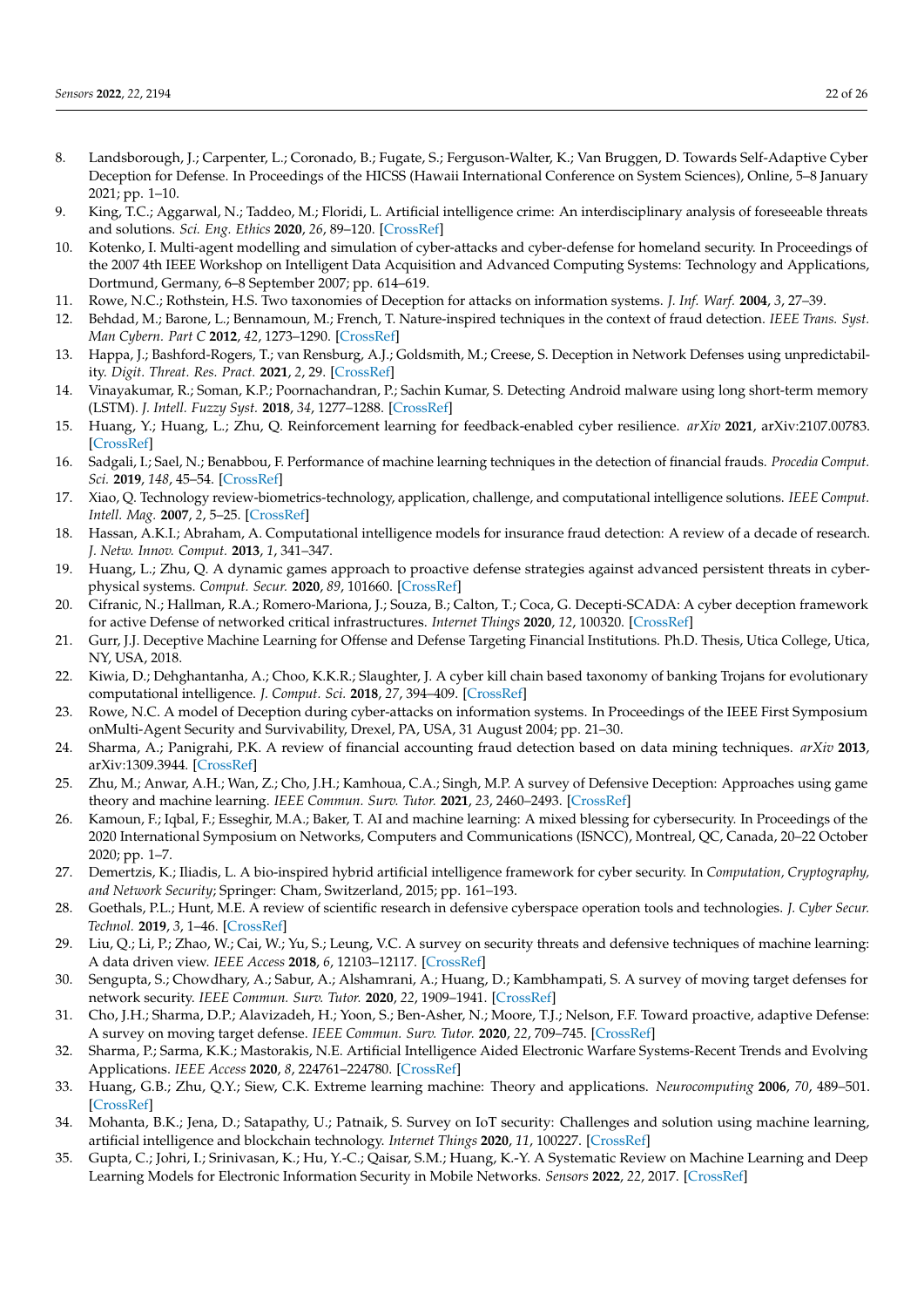- 36. Michael, J.B.; Rowe, N.C.; Auguston, M.; Drusinsky, D.; Rothstein, H.S. *Phase II Report on Intelligent Software Decoys: Intelligent Software Decoy Tools for Cyber Counterintelligence and Security Countermeasures*; Department of Computer Science, Naval Postgraduate School: Monterey, CA, USA, 2004.
- 37. Na, S.; Xumin, L.; Yong, G. Research on k-means clustering algorithm: An improved k-means clustering algorithm. In Proceedings of the 2010 Third International Symposium on Intelligent Information Technology and Security Informatics, Jian, China, 2–4 April 2010; pp. 63–67.
- 38. Alom, M.Z.; Taha, T.M. Network intrusion detection for cyber security using unsupervised deep learning approaches. In Proceedings of the 2017 IEEE National Aerospace and Electronics Conference (NAECON), Dayton, OH, USA, 27–30 June 2017; pp. 63–69.
- 39. Kausar, N.; Samir, B.B.; Abdullah, A.; Ahmad, I.; Hussain, M. A review of classification approaches using support vector machine in intrusion detection. In Proceedings of the International Conference on Informatics Engineering and Information Science, Kuala Lumpur, Malaysia, 12–14 November 2011; Springer: Berlin/Heidelberg, Germany; pp. 24–34.
- 40. Champaneria, P.; Shah, B.; Panchal, K. Survey on intrusion detection system using support vector machine. *Int. J. Emerg. Technol. Adv. Eng.* **2014**, *4*, 220–225.
- 41. Manekar, V.; Waghmare, K. Intrusion detection system using support vector machine (SVM) and particle swarm optimization (PSO). *Int. J. Adv. Comput. Res.* **2014**, *4*, 808.
- 42. Nisrine, M. A security approach for social networks based on honeypots. In Proceedings of the 2016 4th IEEE International Colloquium on Information Science and Technology (CiSt), Tangier, Morocco, 24–26 October 2016; pp. 638–643.
- 43. Zhu, H. Fighting against Social Spammers on Twitter by Using Active Honeypots. Master's Thesis, McGill University, Montreal, QC, Canada, 2014.
- 44. Burkard, C.; Lagesse, B. Analysis of causative attacks against svms learning from data streams. In Proceedings of the 3rd ACM on International Workshop on Security and Privacy Analytics, Scottsdale, AZ, USA, 24 March 2017; pp. 31–36.
- 45. Yang, C.; Wu, Q.; Li, H.; Chen, Y. Generative poisoning attack method against neural networks. *arXiv* **2017**, arXiv:1703.01340.
- 46. Kim, J.; Kim, H. Applying recurrent neural network to intrusion detection with hessian free optimization. In *International Workshop on Information Security Applications*; Springer: Cham, Switzerland, 2015; pp. 357–369.
- 47. Li, X.; Huang, Z.; Wang, F.; Wang, X.; Liu, T. Toward convolutional neural networks on pulse repetition interval modulation recognition. *IEEE Commun. Lett.* **2018**, *22*, 2286–2289. [CrossRef]
- 48. Goodfellow, I.; Bengio, Y.; Courville, A. *Deep Learning*; MIT Press: Cambridge, MA, USA, 2016.
- 49. Lee, G.H.; Jo, J.; Park, C.H. Jamming prediction for radar signals using machine learning methods. *Secur. Commun. Netw.* **2020**, *2020*, 2151570. [CrossRef]
- 50. Kang, J.; Jang, S.; Li, S.; Jeong, Y.S.; Sung, Y. Long short-term memory-based malware classification method for information security. *Comput. Electr. Eng.* **2019**, *77*, 366–375. [CrossRef]
- 51. Bengio, Y.; Delalleau, O. On the expressive power of deep architectures. In Proceedings of the International Conference on Algorithmic Learning Theory, Espoo, Finland, 5–7 October 2011; Springer: Berlin/Heidelberg, Germany, 2011; pp. 18–36.
- 52. Yi, H.; Shiyu, S.; Xiusheng, D.; Zhigang, C. A study on deep neural networks framework. In Proceedings of the 2016 IEEE Advanced Information Management, Communicates, Electronic and Automation Control Conference (IMCEC), Xi'an, China, 3–5 October 2016; pp. 1519–1522.
- 53. Sengupta, S.; Chakraborti, T.; Kambhampati, S. Mtdeep: Boosting the security of deep neural nets against adversarial attacks with moving target defense. In Proceedings of the Workshops at the Thirty-Second AAAI Conference on Artificial Intelligence, Orleans, LA, USA, 2–7 February 2018.
- 54. Wei, W.; Liu, L. Robust deep learning ensemble against Deception. *IEEE Trans. Dependable Secur. Comput.* **2020**, *18*, 1513–1527. [CrossRef]
- 55. Gu, S.; Rigazio, L. Towards deep neural network architectures robust to adversarial examples. *arXiv* **2014**, arXiv:1412.5068.
- 56. Li, Y.; Wang, X.; Liu, D.; Guo, Q.; Liu, X.; Zhang, J.; Xu, Y. On the performance of deep reinforcement learning-based anti-jamming method confronting intelligent jammer. *Appl. Sci.* **2019**, *9*, 1361. [CrossRef]
- 57. Liu, Y.; Wang, H.; Peng, M.; Guan, J.; Xu, J.; Wang, Y. DeePGA: A privacy-preserving data aggregation game in crowdsensing via deep reinforcement learning. *IEEE Internet Things J.* **2019**, *7*, 4113–4127. [CrossRef]
- 58. Xu, Q.; Su, Z.; Lu, R. Game theory and reinforcement learning based secure edge caching in mobile social networks. *IEEE Trans. Inf. Forensics Secur.* **2020**, *15*, 3415–3429. [CrossRef]
- 59. Shokri, R. Privacy games: Optimal user-centric data obfuscation. *arXiv* **2014**, arXiv:1402.3426. [CrossRef]
- 60. Horák, K.; Zhu, Q.; Bošanský, B. Manipulating adversary's belief: A dynamic game approach to Deception by design for proactive network security. In Proceedings of the International Conference on Decision and Game Theory for Security, Vienna, Austria, 23–25 October 2017; Springer: Cham, Switzerland, 2017; pp. 273–294.
- 61. Lee, T.; Edwards, B.; Molloy, I.; Su, D. Defending against neural network model stealing attacks using deceptive perturbations. In Proceedings of the 2019 IEEE Security and Privacy Workshops (SPW), San Francisco, CA, USA, 19–23 May 2019; pp. 43–49.
- 62. Fraunholz, D.; Anton, S.D.; Lipps, C.; Reti, D.; Krohmer, D.; Pohl, F.; Schotten, H.D. Demystifying deception technology: A survey. *arXiv* **2018**, arXiv:1804.06196.
- 63. Al-Shaer, E.; Wei, J.; Kevin, W.; Wang, C. *Autonomous Cyber Deception*; Springer: Berlin/Heidelberg, Germany, 2019.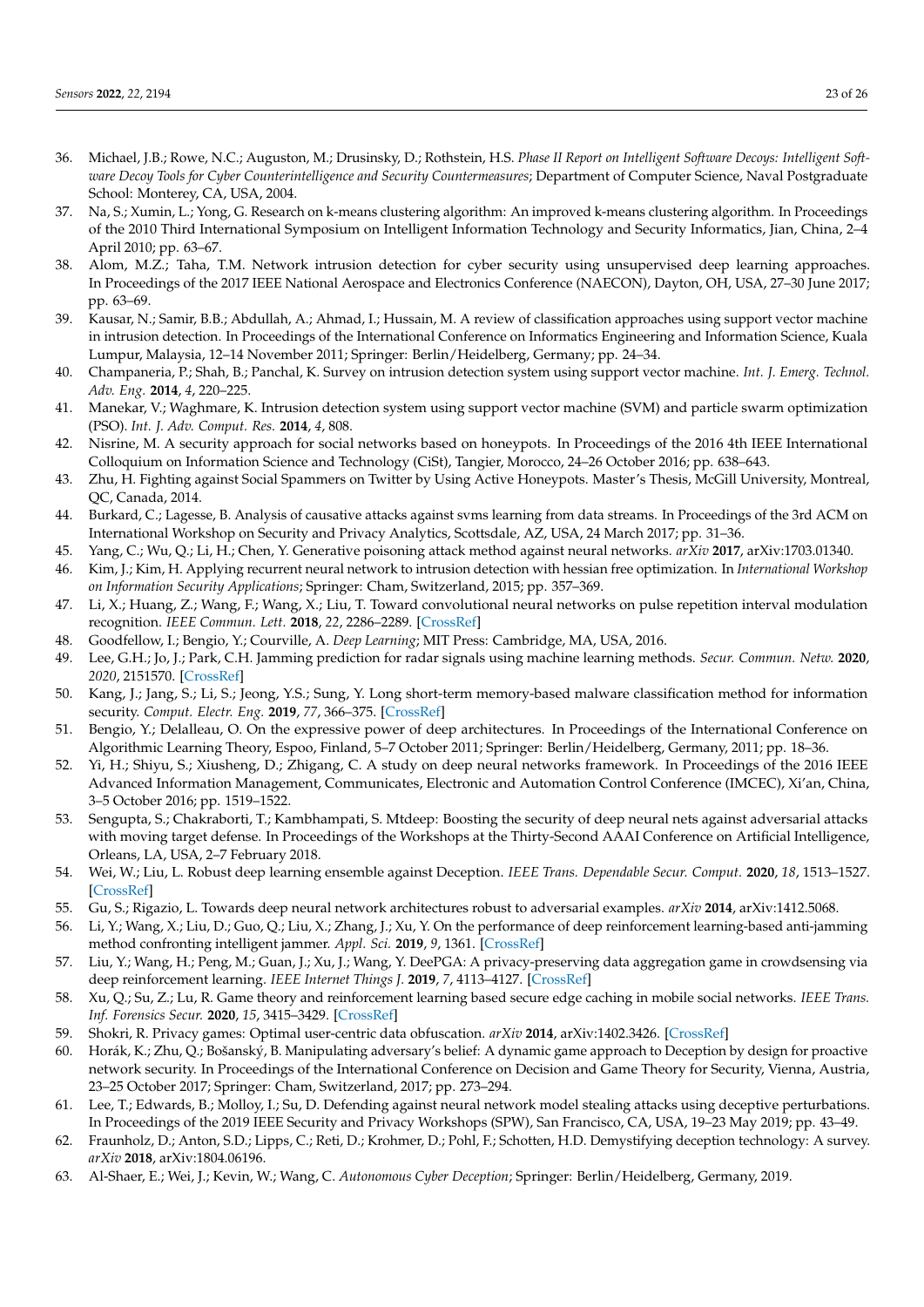- 64. Sun, F.; Toh, K.A.; Romay, M.G.; Mao, K. (Eds.) *Extreme Learning Machines 2013: Algorithms and Applications*; Springer International Publishing: Berlin/Heidelberg, Germany, 2014.
- 65. Nanda, S.; Zafari, F.; De Cusatis, C.; Wedaa, E.; Yang, B. Predicting network attack patterns in SDN using machine learning approach. In Proceedings of the 2016 IEEE Conference on Network Function Virtualization and Software Defined Networks (NFV-SDN), Palo Alto, CA, USA, 7–10 November 2016; pp. 167–172.
- 66. Thejas, G.S.; Soni, J.; Chandna, K.; Iyengar, S.S.; Sunitha, N.R.; Prabakar, N. Learning-Based Model to Fight against Fake Like Clicks on Instagram Posts. In Proceedings of the 2019 SoutheastCon, Huntsville, AL, USA, 11–14 April 2019.
- 67. Mashima, D. MITRE ATT&CK Based Evaluation on In-Network Deception Technology for Modernized Electrical Substation Systems. *Sustainability* **2022**, *14*, 1256. [CrossRef]
- 68. Hofer, W.; Edgar, T.; Vrabie, D.; Nowak, K. Model-driven Deception for Control System Environments. In Proceedings of the 2019 IEEE International Symposium on Technologies for Homeland Security (HST), Woburn, MA, USA, 5–6 November 2019; pp. 1–7.
- 69. Li, H.; Guo, Y.; Sun, P.; Wang, Y.; Huo, S. An optimal Defensive Deception framework for the container-based cloud with deep reinforcement learning. *IET Inf. Secur.* **2021**, 1–15. [CrossRef]
- 70. Ayoade, G.; Araujo, F.; Al-Naami, K.; Mustafa, A.M.; Gao, Y.; Hamlen, K.W.; Khan, L. Automating Cyberdeception Evaluation with Deep Learning. In Proceedings of the Hawaii International Conference on System Sciences 2020 (HICSS-53), Maui, HI, USA, 7–10 January 2020; Volume 3, pp. 1–10.
- 71. Dlamini, M.T.; Venter, H.S.; Eloff, J.H.; Eloff, M. Digital Deception in cybersecurity: An information behaviour lens. In Proceedings of the Information Behaviour Conference, Pretoria, South Africa, 28 September–1 October 2020.
- 72. Datta, D.; Garg, L.; Srinivasan, K.; Inoue, A.; Reddy, G.T.; Reddy, M.P.K.; Ramesh, K.; Nasser, N. An efficient sound and data steganography based secure authentication system. *Comput. Mater. Contin.* **2021**, *67*, 723–751. [CrossRef]
- 73. Patel, D.; Srinivasan, K.; Chang, C.-Y.; Gupta, T.; Kataria, A. Network Anomaly Detection inside Consumer Networks—A Hybrid Approach. *Electronics* **2020**, *9*, 923. [CrossRef]
- 74. Sriram, P.P.; Wang, H.C.; Jami, H.G.; Srinivasan, K. 5G Security: Concepts and Challenges. In *5G Enabled Secure Wireless Networks*; Jayakody, D., Srinivasan, K., Sharma, V., Eds.; Springer: Cham, Switzerland, 2019. [CrossRef]
- 75. Srinivasan, K.; Gupta, T.; Agarwal, P.; Nema, A. A robust security framework for cloud-based logistics services. In Proceedings of the 2018 IEEE International Conference on Applied System Invention (ICASI), Chiba, Japan, 13–17 April 2018; pp. 162–165. [CrossRef]
- 76. Choudhury, M.; Srinivasan, K. An Overview into the Aspects of Fake Product Reviews, its Manipulation, and its Effects and Monitoring. In Proceedings of the 2019 IEEE International Conference on Consumer Electronics—Taiwan (ICCE-TW), Yilan, Taiwan, 20–22 May 2019; pp. 1–2. [CrossRef]
- 77. Srinivasan, K.; Gowthaman, T.; Kanakaraj, J. A novel copyright marking approach using steganography and robust RSA asymmetric-key cryptographic technique in audio files. *J. Discret. Math. Sci. Cryptogr.* **2017**, *20*, 1563–1571. [CrossRef]
- 78. Akshay Kumaar, M.; Samiayya, D.; Vincent, P.M.D.R.; Srinivasan, K.; Chang, C.-Y.; Ganesh, H. A Hybrid Framework for Intrusion Detection in Healthcare Systems Using Deep Learning. *Front. Public Health* **2022**, *9*, 824898. [CrossRef]
- 79. Steingartner, W.; Galinec, D.; Kozina, A. Threat Defense: Cyber Deception Approach and Education for Resilience in Hybrid Threats Model. *Symmetry* **2021**, *13*, 597. [CrossRef]
- 80. Seo, S.; Kim, D. OSINT-Based LPC-MTD and HS-Decoy for Organizational Defensive Deception. *Appl. Sci.* **2021**, *11*, 3402. [CrossRef]
- 81. Seo, S.; Kim, D. SOD2G: A Study on a Social-Engineering Organizational Defensive Deception Game Framework through Optimization of Spatiotemporal MTD and Decoy Conflict. *Electronics* **2021**, *10*, 3012. [CrossRef]
- 82. Wang, C.; Zeng, C.; Liu, H.; Chen, J. Adversarial Hiding Deception Strategy and Network Optimization Method for Heterogeneous Network Defense. *Electronics* **2021**, *10*, 2614. [CrossRef]
- 83. Park, K.; Woo, S.; Moon, D.; Choi, H. Secure Cyber Deception Architecture and Decoy Injection to Mitigate the Insider Threat. *Symmetry* **2018**, *10*, 14. [CrossRef]
- 84. Gallardo-Antolín, A.; Montero, J.M. Detecting Deception from Gaze and Speech Using a Multimodal Attention LSTM-Based Framework. *Appl. Sci.* **2021**, *11*, 6393. [CrossRef]
- 85. Zeng, C.; Ren, B.; Liu, H.; Chen, J. Applying the Bayesian Stackelberg Active Deception Game for Securing Infrastructure Networks. *Entropy* **2019**, *21*, 909. [CrossRef]
- 86. Park, J.-G.; Lee, Y.; Kang, K.-W.; Lee, S.-H.; Park, K.-W. Ghost-MTD: Moving Target Defense via Protocol Mutation for Mission-Critical Cloud Systems. *Energies* **2020**, *13*, 1883. [CrossRef]
- 87. Jiang, P.; Huang, S.; Zhang, T. Optimal Deception Strategies in Power System Fortification against Deliberate Attacks. *Energies* **2019**, *12*, 342. [CrossRef]
- 88. Yang, Y.; Che, B.; Zeng, Y.; Cheng, Y.; Li, C. MAIAD: A Multi-stage Asymmetric Information Attack and Defense Model Based on Evolutionary Game Theory. *Symmetry* **2019**, *11*, 215. [CrossRef]
- 89. Shi, L.; Wang, X.; Hou, H. Research on Optimization of Array Honeypot Defense Strategies Based on Evolutionary Game Theory. *Mathematics* **2021**, *9*, 805. [CrossRef]
- 90. Al-Jaoufi, M.A.A.; Liu, Y.; Zhang, Z. An Active Defense Model with Low Power Consumption and Deviation for Wireless Sensor Networks Utilizing Evolutionary Game Theory. *Energies* **2018**, *11*, 1281. [CrossRef]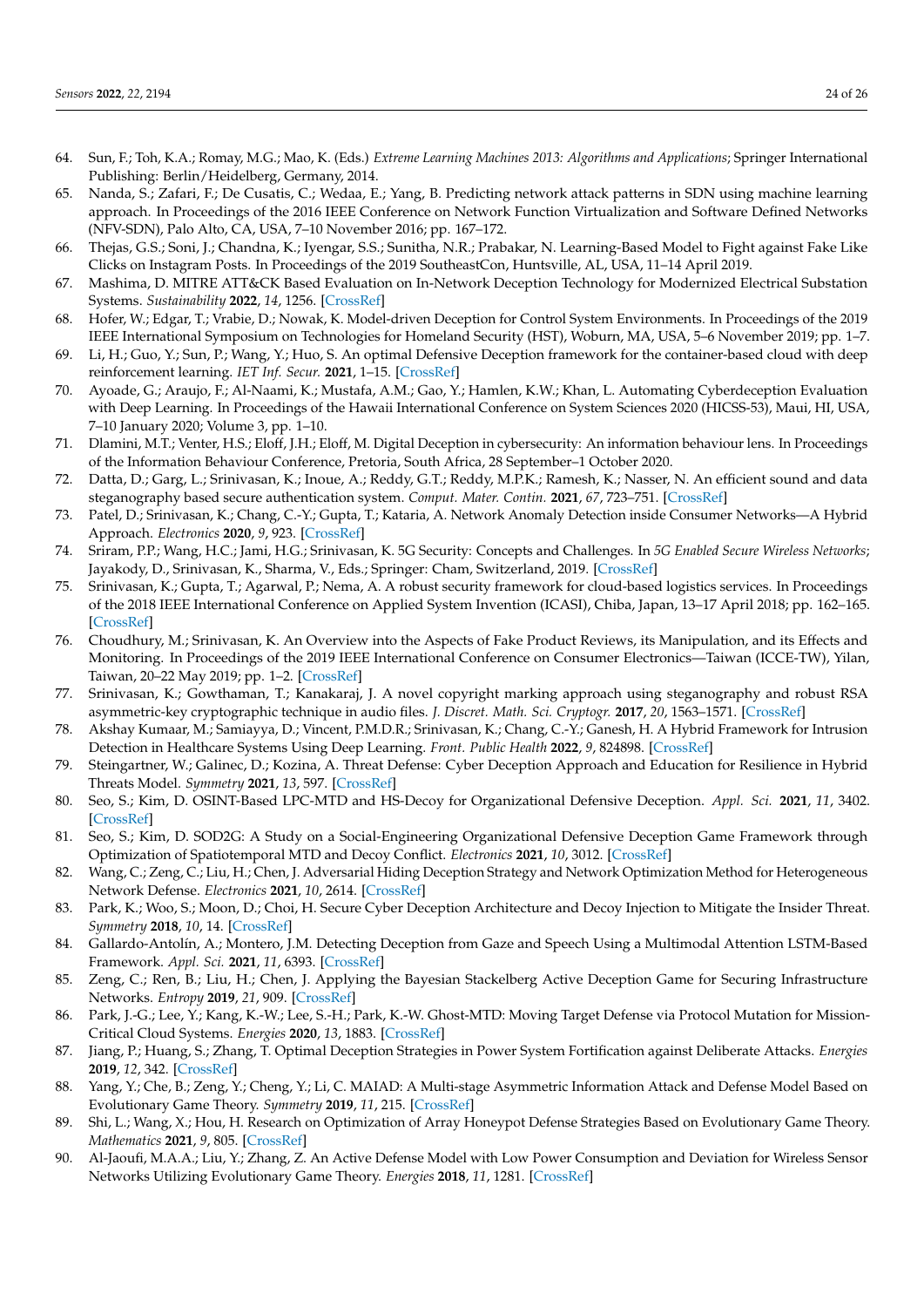- 91. Wang, K.; Tong, M.; Yang, D.; Liu, Y. A Web-Based Honeypot in IPv6 to Enhance Security. *Information* **2020**, *11*, 440. [CrossRef]
- 92. Li, Y.; Shi, L.; Feng, H. A Game-Theoretic Analysis for Distributed Honeypots. *Future Internet* **2019**, *11*, 65. [CrossRef]
- 93. Diamantoulakis, P.; Dalamagkas, C.; Radoglou-Grammatikis, P.; Sarigiannidis, P.; Karagiannidis, G. Game Theoretic Honeypot Deployment in Smart Grid. *Sensors* **2020**, *20*, 4199. [CrossRef] [PubMed]
- 94. Ismailov, M.; Tsikerdekis, M.; Zeadally, S. Vulnerabilities to Online Social Network Identity Deception Detection Research and Recommendations for Mitigation. *Future Internet* **2020**, *12*, 148. [CrossRef]
- 95. Zhao, F.; Yuan, J.; Wang, N.; Zhang, Z.; Wen, H. Secure Load Frequency Control of Smart Grids under Deception Attack: A Piecewise Delay Approach. *Energies* **2019**, *12*, 2266. [CrossRef]
- 96. Bonguet, A.; Bellaiche, M. A Survey of Denial-of-Service and Distributed Denial of Service Attacks and Defenses in Cloud Computing. *Future Internet* **2017**, *9*, 43. [CrossRef]
- 97. Qiu, S.; Liu, Q.; Zhou, S.; Wu, C. Review of Artificial Intelligence Adversarial Attack and Defense Technologies. *Appl. Sci.* **2019**, *9*, 909. [CrossRef]
- 98. Li, Y.; Wang, Y. Defense against Adversarial Attacks in Deep Learning. *Appl. Sci.* **2019**, *9*, 76. [CrossRef]
- 99. Park, B.-S.; Yoo, S.-J. Adaptive Secure Control for Leader-Follower Formation of Nonholonomic Mobile Robots in the Presence of Uncertainty and Deception Attacks. *Mathematics* **2021**, *9*, 2190. [CrossRef]
- 100. Tang, L.; Mahmoud, Q.H. A Survey of Machine Learning-Based Solutions for Phishing Website Detection. *Mach. Learn. Knowl. Extr.* **2021**, *3*, 672–694. [CrossRef]
- 101. Yang, P.; Gao, F.; Zhang, H. Multi-Player Evolutionary Game of Network Attack and Defense Based on System Dynamics. *Mathematics* **2021**, *9*, 3014. [CrossRef]
- 102. Truong, T.C.; Diep, Q.B.; Zelinka, I. Artificial Intelligence in the Cyber Domain: Offense and Defense. *Symmetry* **2020**, *12*, 410. [CrossRef]
- 103. Sadik, S.; Ahmed, M.; Sikos, L.F.; Islam, A.K.M.N. Toward a Sustainable Cybersecurity Ecosystem. *Computers* **2020**, *9*, 74. [CrossRef]
- 104. Merrick, K.; Hardhienata, M.; Shafi, K.; Hu, J. A Survey of Game Theoretic Approaches to Modelling Decision-Making in Information Warfare Scenarios. *Future Internet* **2016**, *8*, 34. [CrossRef]
- 105. Georgiadou, A.; Mouzakitis, S.; Askounis, D. Assessing MITRE ATT&CK Risk Using a Cyber-Security Culture Framework. *Sensors* **2021**, *21*, 3267. [CrossRef] [PubMed]
- 106. Demertzis, K.; Tziritas, N.; Kikiras, P.; Sanchez, S.L.; Iliadis, L. The Next Generation Cognitive Security Operations Center: Adaptive Analytic Lambda Architecture for Efficient Defense against Adversarial Attacks. *Big Data Cogn. Comput.* **2019**, *3*, 6. [CrossRef]
- 107. Joung, J.; Choi, J.; Jung, B.C.; Yu, S. Artificial noise injection and its power loading methods for secure space-time line coded systems. *Entropy* **2019**, *21*, 515. [CrossRef]
- 108. Tseng, S.M.; Chen, Y.F.; Tsai, C.S.; Tsai, W.D. Deep-learning-aided cross-layer resource allocation of OFDMA/NOMA video communication systems. *IEEE Access* **2019**, *7*, 157730–157740. [CrossRef]
- 109. Cho, J.-H.; Zhu, M.; Singh, M.P. *Modeling and Analysis of Deception Games Based on Hypergame Theory*; Springer Nature: Cham, Switzerland, 2019; Chapter 4; pp. 49–74. [CrossRef]
- 110. Kiekintveld, C.; Lisý, V.; Píbil, R. Game-theoretic foundations for the strategic use of honeypots in network security. In *Cyber Warfare*; Springer: Cham, Switzerland, 2015; pp. 81–101. [CrossRef]
- 111. Sengupta, S.; Chowdhary, A.; Huang, D.; Kambhampati, S. General sum markov games for strategic detection of advanced persistent threats using moving target defense in cloud networks. In Proceedings of the International Conference on Decision and Game Theory for Security, Stockholm, Sweden, 30 October–1 November 2019; Springer: Cham, Switzerland, 2019; pp. 492–512. [CrossRef]
- 112. El-Kosairy, A.; Azer, M.A. A new Web deception system framework. In Proceedings of the 2018 1st International Conference on Computer Applications & Information Security (ICCAIS), Riyadh, Saudi Arabia, 4–6 April 2018; pp. 1–10. [CrossRef]
- 113. Huang, L.; Zhu, Q. Dynamic bayesian games for adversarial and defensive cyber deception. In *Autonomous Cyber Deception*; Springer: Cham, Switzerland, 2019; pp. 75–97. [CrossRef]
- 114. Sayin, M.O.; Ba¸sar, T. Deception-as-defense framework for cyber-physical systems. In *Safety, Security and Privacy for Cyber-Physical Systems*; Springer: Cham, Switzerland, 2021; pp. 287–317. [CrossRef]
- 115. Available online: https://www.unb.ca/cic/datasets/ids.html (accessed on 12 December 2021).
- 116. Creech, G.; Hu, J. Generation of a new IDS test dataset: Time to retire the KDD collection. In Proceedings of the 2013 IEEE Wireless Communications and Networking Conference (WCNC), Shanghai, China, 7–10 April 2013; pp. 4487–4492. [CrossRef]
- 117. KDD Cup. University of California, Irvine (UCI). 1999. Available online: http://kdd.ics.uci.edu/databases/kddcup99/kddcup9 9.html (accessed on 12 December 2021).
- 118. Available online: https://www.ll.mit.edu/r-d/datasets/1999-darpa-intrusion-detection-evaluation-dataset (accessed on 12 December 2021).
- 119. Available online: http://digital.cs.usu.edu/%CB%9Ckyumin/data.html (accessed on 12 December 2021).
- 120. Shrivastava, R.K.; Ramakrishna, S.; Hota, C. Game Theory based Modified Naïve-bayes Algorithm to detect DoS attacks using Honeypot. In Proceedings of the 2019 IEEE 16th India Council International Conference (INDICON), Rajkot, India, 13–15 December 2019; pp. 1–4.